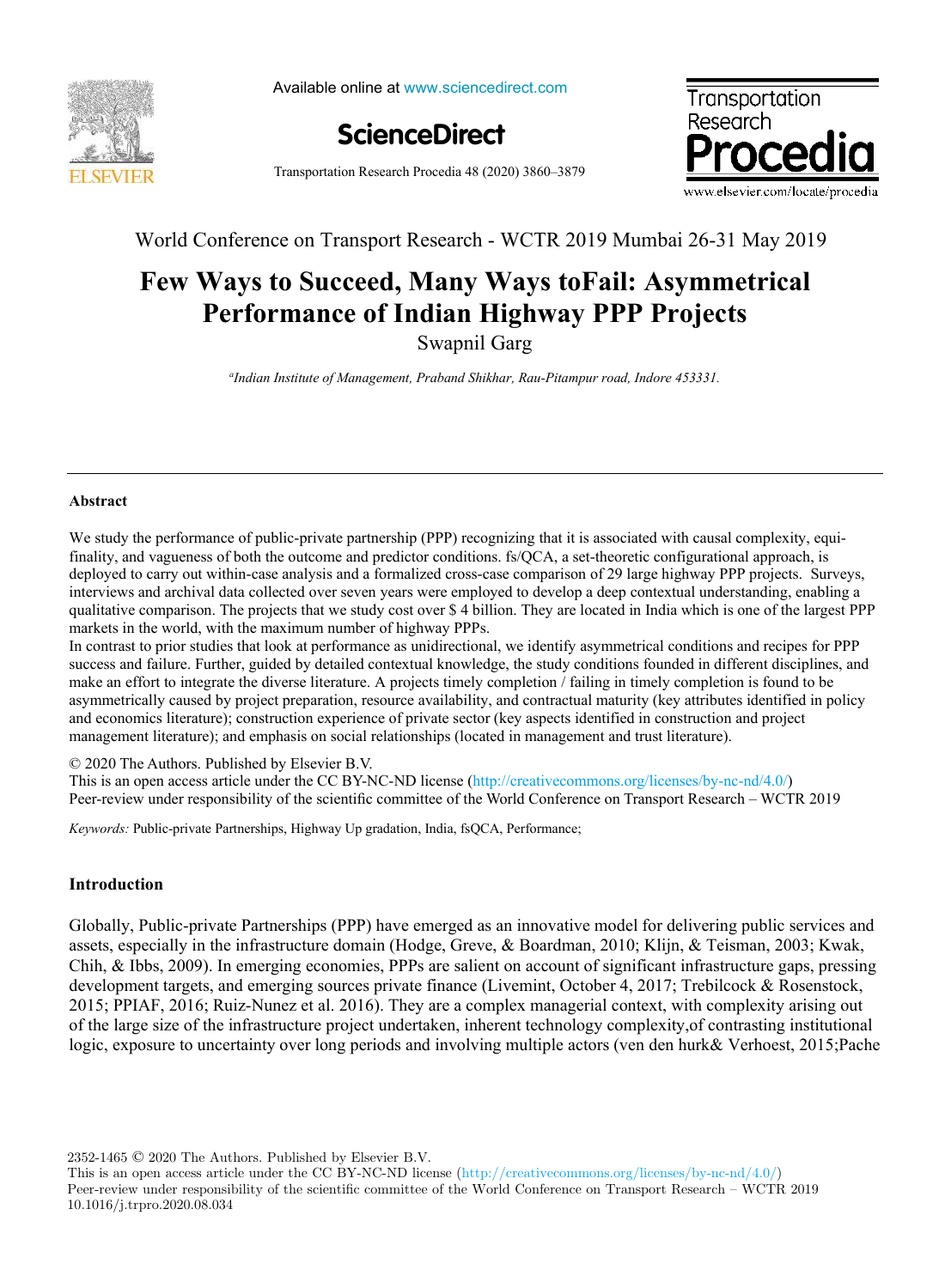& Santos, 2013 ).With social welfare implications and large political significance, successful delivery of PPPs is an important and a fertile ground for both theoretical and empirical examination across a number of disciplines (Hodge, Greve, & Boardman, 2010; Roehrich, Lewis, & George, 2014).

Research in different disciplines has led to a fragmented literature (Kivleniece and Quelin, 2012). For instance, the public policy literature seeks to identify the conditions under which PPPs are an optimal development option, the optimal allocation of risks between public and private agents, and the ability of PPPs to maximize the value for money (Hodge & Greve, 2016; Grimsey & Lewis, 2002). This literature seeks to identify the most appropriate macro environment in which PPP scan flourish, and how to design PPPs. Hence, it attempts to answer: Why PPPs exist? Under what conditions they are an optimal choice? How to design PPPs? In contrast, the economics and management literature focuses on sources of PPP performance. Rather than inquire into the reasons for the existence of PPPs, this literature seeks to identify ways and means to make PPPs successful. Alternately, the project/construction management literature seeks to identify tools and techniques leading to better performance in PPPs. Similarly, in public administration literature, aspects such as contract management, process management, management strategies, organizational form, and political support have been identified to lead to superior PPP performance (Wang, Xiong, Wu, & Zhu, 2017). In this review of 186 articles published in public administration journals, Wang et al. (2017) propose, "Various factors may affect PPP performance*.* It is necessary to construct a comprehensive framework to show which factors may impact PPP performance in given conditions" Pg 18. Similarly, Osie-Kie & Chan (2015) review of twenty seven PPP studies in project and construction management journals. They identify political support, appropriate risk sharing and allocations, strong private consortium, transparent procurement, and public community support to be some of the most widely studied critical success factors(CSF) of PPPs.Across the literature streams, a large number of factors have been identified impacting performance, some of them unique to the discipline, while others arecommon.

With the dismal performance of PPPs, the study of factors leading to PPP performance remains salient (The Economist, 2012; PPIAF, 2016). In a study of 894 infrastructure projects in India (many of which were PPPs), 40.72% of the projects experienced 15.17% cost over-run on an average, and the mean time over-run was 79.25% in82.33% of the projects (Ramakrishna & Raghu ram, 2012). Failures of PPPs in both conception and implementation find routine mention in the press,\* and need for deepening our understanding of the working of PPPs has been felt (Garg, 2012). In a cross-disciplinary review of more than 1400 PPP publications over two decades, Roerich, Lewis, & George (2014) observe, *"Problematically, there is no consistency or cumulative development with regard to,* for instance, methodology, units of analysis, key findings and sample." Hence, the abundant PPP research is splintered across disciplines, lacking a consensual view of what are the key aspects of PPP success, while suffering from severe methodological issues.

Although India has emerged as one of the largest markets of PPPs in the world (PPIAF, 2016), there are few studies of Indian PPPs, with the review studies failing to identifyand include them. When Osie-Kyier & Chan (2015) studied the critical success factors(CSF) of PPP, they did not identify any study using Indian PPPdata. Similarly, only two studies on Indian context were found by Wang et al. (2015) when they reviewed PPP studies in public administration literature. Further, less than 20 studies (in over 1400 studies) were founding focusing on India by Roehrich, Lewis, & George (2014) in theircross-disciplinary review.

Furthermore, the PPP literature primarily constitutes case studies of successes or failures, identifying the causal factors of performance. These case studies typically emphasize the remedies for success/failureby carrying out an indepth contextual elaboration of a case context. Such remedies are deeply contextually rooted in delivery modes (like traditional contracting and different kinds of PPPs), kind of public infrastructure delivered (like roads, ports, airports, prisons, hospitals) and the regional/local context. More broadly, this literature conjectures that success and failure are symmetric. That is, the presence of some factors(A) leads to success, and the presence of others (B) leads to failures, and reciprocally, the absence of other factors (A) would lead failure, while the absence of (B) factors

<sup>\*</sup> For example, Financial Express (October 17, 2015). Indian PPP story, a glass half full. http://www.financialexpress.com/opinion/indias-pppstory-a-glass-half-full/152596/

The Economic Times (June 05, 2015) PPPs are good in theory but in India they are a failure in practice.

https://economictimes.indiatimes.com/news/politics-and-nation/ppps-are-good-in-theory-but-in-india-they-are-a-failure-in-practice-shaileshpathak-ed-bhartiya-group/articleshow/47940584.cms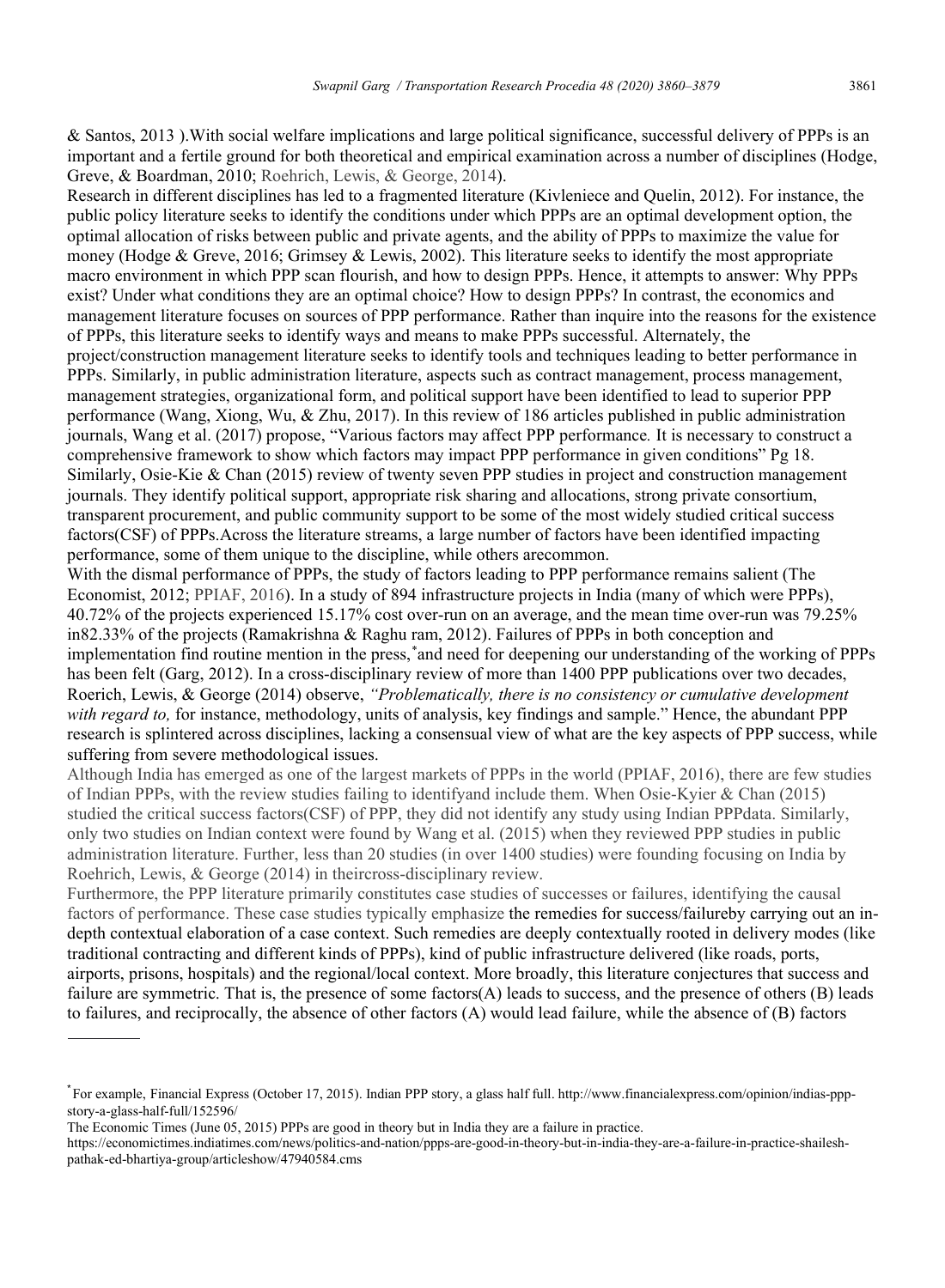would lead to success.

This study aims to simultaneously address the theoretical and methodological issues that plague the PPP literature, and we identify above. The study is motivated and guided by Fiss (2011), who empirically investigated the effects of alternate configurations on organizational outcomes in high technology firms.

Recognizing the dispersed identification of factors impacting PPP performance across disciplines, with the simultaneous need for recognition of contextual aspects, we identify a cross disciplinary list of factors impacting the performance of Indian highway PPPs. Taking into cognizance the inherent complexity of PPPs on account of causal complexity and equi-finality, we seek to identify configurational recipes for success (and failure). More specifically, we put to the test the assumption of symmetricity of performance antecedents. Like Fiss (2011), we rely on settheoretic fuzzy Qualitative Comparative Analysis (fsQCA) for analysis. The choice of QCA is appropriate as, "*comparative case-based approach is the most suitable way to study the relationship between context and outcomes in projects*" (Verweij & Gerrits, 2012, pg 40). In contrast to quantitative methods that seek to identify the independent effects of variables, and their moderating/ mediating conditions, fsQCA is most suitable to identify the recipes for performance (Ragin, 2008). By these choices, this study is similar to the complexity informed framework to evaluate the performance of transport infrastructure projects in the Netherlands by Verweij & Gerrits (2012). Differently, we study the asymmetrical nature of performance determinants in transport infrastructure projects in India, hence carry out the first such study in the context of emerging economies.

This study tracks 29 highway up gradation PPPs in India from their inception to the year 2017 (approximately seven years), covering the most significant portion of their life cycle – construction phase. The road sector, from where our sample is derived, has been the hallmark of the Indian PPP story. The highway sector has adopted PPPs as the primary mode for project delivery in the years 2008-2015, and during this period the PPP environment in India significantly matured (Economist Intelligence, 2014). Based on data and information from surveys, archival records, and personal interviews with key informants, we carry out a qualitative case comparative analysis of the projects. We identify and discuss causal recipes leading to success/failure of PPP projects, with the choice of conditions determining performance identified from substantive knowledge of the studied context.

We find the timely delivery of projects to be a symmetrical with failing to deliver timely. Three logically consistent conditions were found to lead to project's timely delivery, and these were consistent with what the policy-makers and practitioners often argue, i.e., higher land availability and a mature contracting regimeare important for timely project delivery. We also found low project complexity to be a core condition, and numerous alternate recipes for success even if theland was not available as peripheral conditions. We also find six distinct recipes for a project failing to deliver in time. Except, for one condition that is partially symmetrical, the other recipes vary considerably, reflecting a symmetricity in performance antecedents. Hence, we find different causal recipes for success and failure of PPP projects in India. In a way, this also reflects on the fragile Indian PPP environment as of 2010, something that we did find evidence of in the later years when a major rethink of the PPP structure was taken up. We next provide a review of the PPP performance literature, followed by the method section where we highlight the appropriateness of our choice of fsQCA for the study. After providing details of the conditions examined, the results are next presented and discussed. The paper concludes identifying the broad implications of our findings and the contributions to literature.

| Paper                          | <b>Method and Sample</b>                              | <b>Argument and Finding</b>                                                                                                                                                                                                            |
|--------------------------------|-------------------------------------------------------|----------------------------------------------------------------------------------------------------------------------------------------------------------------------------------------------------------------------------------------|
| Klijn $\&$<br>Teisman $(2003)$ | Comparative case studies of three<br>Railway Stations | Netherland: PPP idea gets diluted during execution. In the face of difficulties in decision<br>making and organizational coordination, partners revert to the traditional forms of<br>contracting out and separating responsibilities. |
| Jha & Iver<br>(2006)           | Survey of 114 and 90 responses of<br>project managers | India: <i>Commitment</i> , <i>Coordination</i> , and <i>Competence</i> are the key factors for the achievement<br>of schedule, cost, and quality objectives, respectively.                                                             |
| Jha & Iver<br>(2007)           | Survey of Construction project<br>managers, CEA       | India: Six activities key to project coordination: <i>preparation of a project quality plan in line</i><br>with contract specification is the main contributor when the coordination rating of the project<br>is high.                 |
| Klijn, et.al.<br>Twist, (2008) | projects                                              | Survey of 32 managers in 18 complex Netherlands: PPP managers face managerial dilemmas, but these are not either/or choices.<br>They need to be managed simultaneously.                                                                |

Table 1. Selected empirical studies identifying project performance antecedents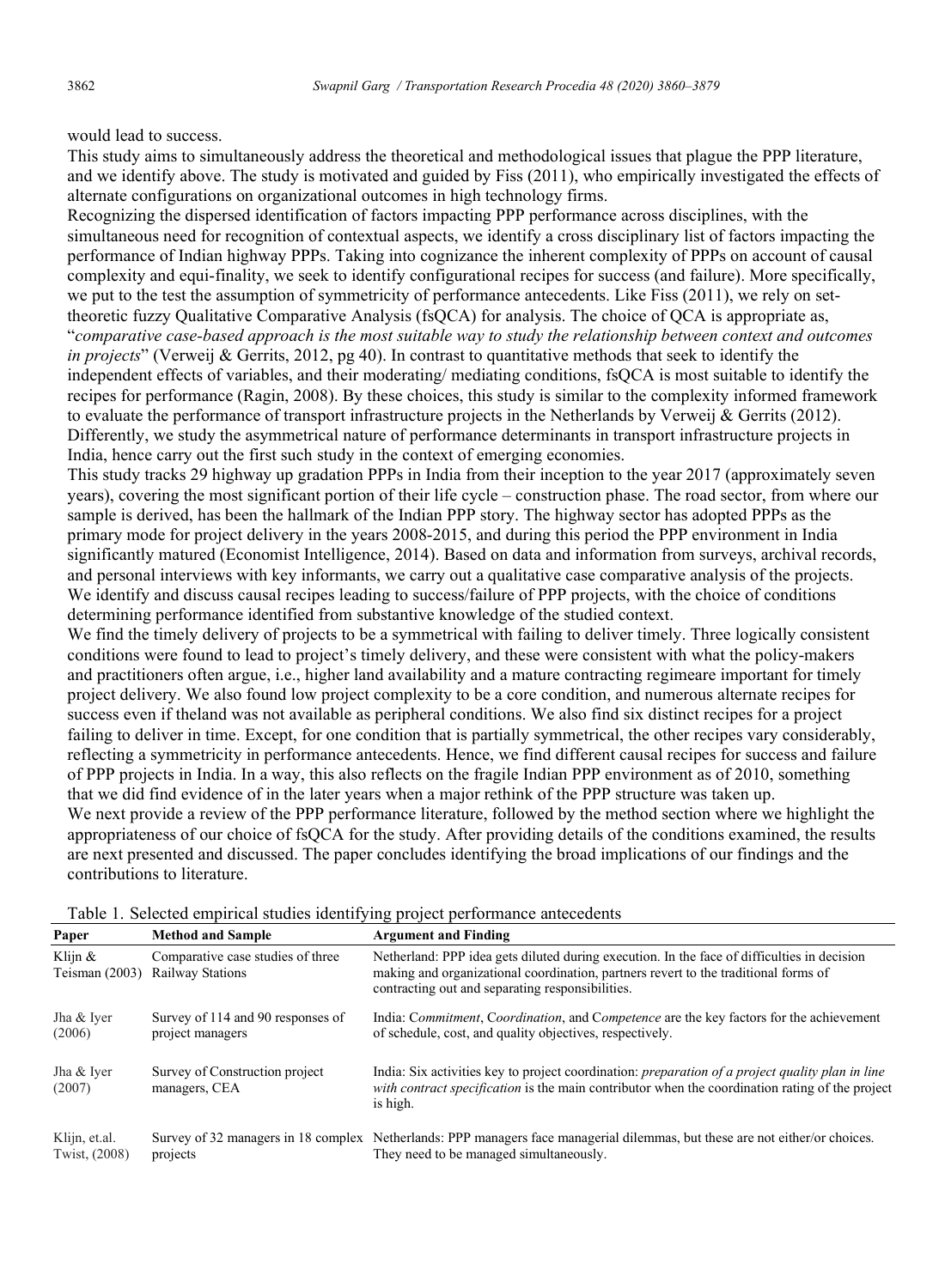| Paper                                              | <b>Method and Sample</b>                                                         | <b>Argument and Finding</b>                                                                                                                                                                                                                                                                                                                                                            |
|----------------------------------------------------|----------------------------------------------------------------------------------|----------------------------------------------------------------------------------------------------------------------------------------------------------------------------------------------------------------------------------------------------------------------------------------------------------------------------------------------------------------------------------------|
| Jones&<br>Noble(2008)                              | Comparative case study of 7 cross-<br>sector PPP projects in UK and<br>Australia | UK and Australia: PPP Managers (in the role of boundary spanners) use informal and<br>flexible personal- level agreements to progress PPPs                                                                                                                                                                                                                                             |
| Edelenbos &<br>Klijn (2009)                        | Survey interviews with 32 PPP<br>managers of 18 large infrastructure<br>projects | Netherlands: Two types of management strategies: process (openness, support, joint fact-<br>finding, relation orientation, flexibility) and project (outcome) (Closeness, Decisiveness,<br>Stand-alone processes, result orientation, Persistence) management. Process management<br>correlates with outcomes.                                                                         |
| Mahalingam,<br>Devkar &<br>Kalidindi,<br>(2011)    | Comparative case study of 3 projects<br>in Sanitation sector                     | India: Administrative experience in handling project structuring and bid process, PPP<br>specific expertise, understanding of PPP risks, are necessary but not sufficient condition for<br>project success. Coordination agencies involvement is required over the full life cycle of the<br>project.                                                                                  |
| Koppenjanetal.<br>(2011)                           | Case study of a rail project                                                     | Netherlands: The simultaneous requirements of project control and complexity have to be<br>addressed for PPP project success                                                                                                                                                                                                                                                           |
| Steijn, Klijn, &<br>Edelenbos,<br>(2011)           | Survey of 323 environmental project<br>managers                                  | Netherlands: The degree of PPP correlates with the project outcomes but is mediated by the<br>management strategies (16 strategies -- communication, involving external people,<br>leadership style of consulting, relationship emphasis, continuous negotiations, and<br>discussion, etc.)                                                                                            |
| Mistarihi,<br>Hutchings, &<br>Shacklock.<br>(2013) | Comparative Case Studies: Two case<br>studies of Airports based on<br>interviews | Jordan: Identify key issues like lack of experienced workforce, the existence of interplay of<br>internal and external factors. Important management strategies: Human resource practices,<br>monitoring, and management of institutional differences.                                                                                                                                 |
| Kort & Klijn<br>(2013)                             | 68 surveys of project managers                                                   | Netherlands: Why PPPs? How PPPs impact democratic accountability in projects                                                                                                                                                                                                                                                                                                           |
| Verweij &<br>Gerrits<br>(2014)                     | QCA of a large tunnel project                                                    | Netherlands: Manager's response to unplanned events examined. What managerial studies<br>work in what context. Externally oriented management leads to higher satisfaction compared<br>to internally oriented private management. Internal oriented management was found to lead<br>to satisfaction contingent upon the cooperation levels between the public and private<br>partners. |
| Verhoest,<br>(2015).                               | van den Hurk, & Case study of a large sports project                             | Belgium: PPP complexity (technical, political, and multi-actor) affects PPP performance, and<br>the complexity of PPP governance (by bundling and mandating are not a solution for<br>addressing this complexity.                                                                                                                                                                      |
| Liyanage $&$<br>Villalba-<br>Romero (2015)         | Cross-case analysis of 4 transport<br>cases.                                     | European Union: There is a need for measuring success from different perspectives – project<br>management, stakeholder, and contract management                                                                                                                                                                                                                                        |
| Verweij $(2015)$                                   | mQCA of events in a single road<br>project.                                      | Netherland: There is a need of an externally oriented managerial response.                                                                                                                                                                                                                                                                                                             |
| Verweij $(2015)$                                   | fsQCA of 27 road construction<br>projects                                        | Netherland: Contract, project scope, and internally or externally oriented management.<br>Externally oriented (stakeholder management) approach and close public-private interactions<br>lead to satisfaction. As complexity (functional and size) decreases, there is less reliance on<br>interactive forms of cooperation (with a reduction in contract focus).                      |
| Osei-Kyei &<br>Chan $(2015)$                       | Review of 27 studies (1990-2013) on<br>PPP CSF.                                  | Review: The main CSFs: Risk allocation and sharing, strong private consortium, political<br>support, community/public support, and transparent procurement. Studies were from<br>construction and project management discipline.                                                                                                                                                       |
| Klijn $(2016)$                                     | Kort, Verweij & QCA of 50 manager's responses                                    | Netherland: Institutional arrangement. Organizational form and aspects of management<br>coexist to impact the outcome.                                                                                                                                                                                                                                                                 |
| Klijn $&$<br>Koppenjan<br>(2016)                   | 144 survey respondents from 68 PPP<br>projects                                   | Netherland: Contractual complexity, flexibility, sanctioning and length may affect PPP<br>performance. Only support for sanctioning ability found.                                                                                                                                                                                                                                     |

Economic View: The economic theories of property rights theory and contract theory, have often been used to argue PPP performance. These theories take an ex-ante view and argue that ex-ante decisions and conditions determine PPP performance. Property rights lower transaction costs by providing an efficient resolution for conflicts over scarce resources (Alchian, &Demsetz, 1973). In PPP delivery context, the scarce resources are the base assets that need to be upgraded (like the road requiring upgradation), or on which public assets need to be created (like land for the hospital). Optimal allocation of the property rights over these scarce resources during the project's conception enables efficient resolution of conflicts and hence superior performance. Similarly, the contract theory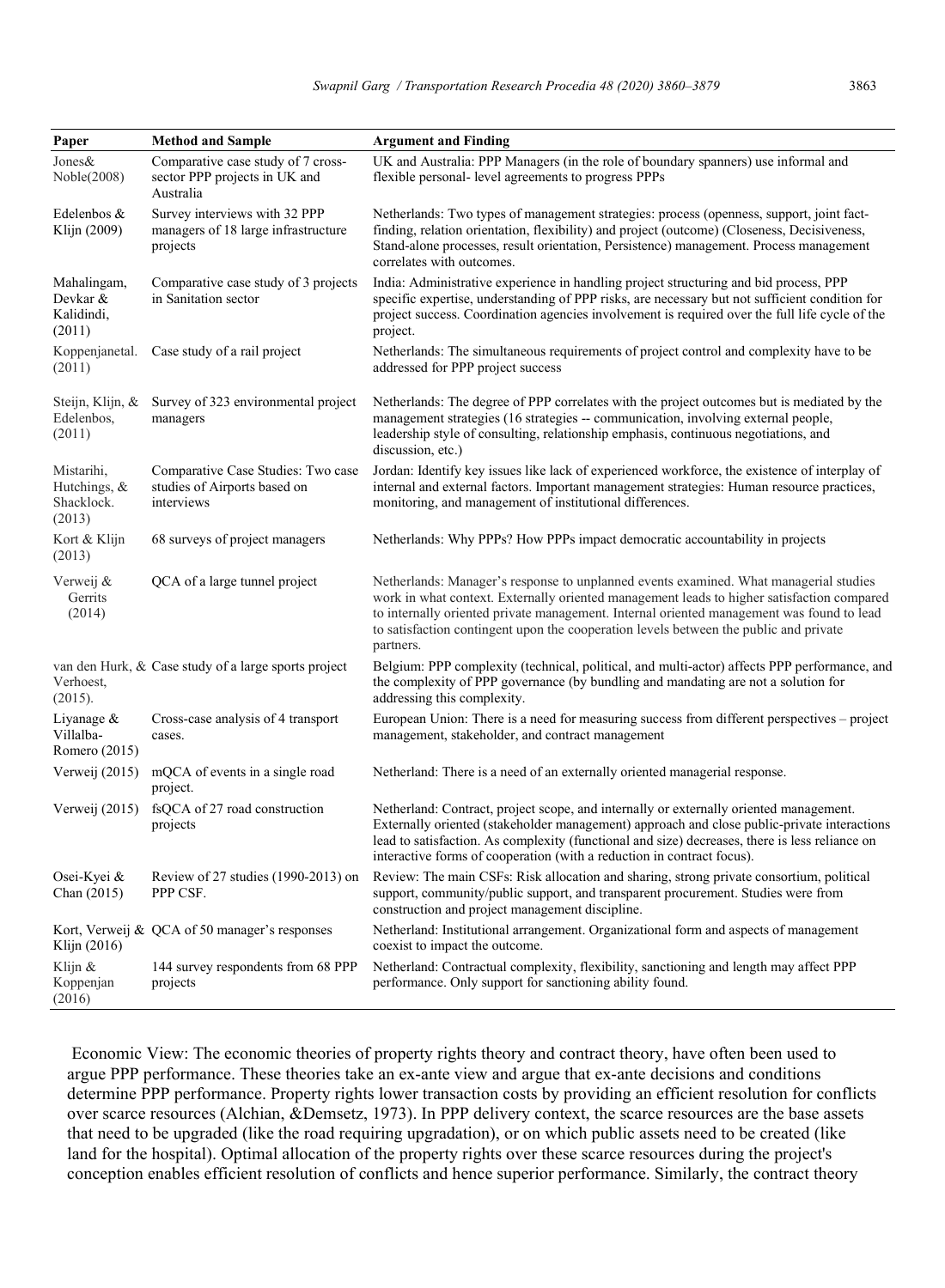utilizes the notion of a complete contract that specifies the legal consequences of every possible state of the world (Arrow, 1960). By writing completecontracts during project conception, the uncertainties that the project faces over the contracting horizon can be addressed by rigid contractual adherence. However, contracts are inherently incomplete, and exposure over long terms (10-99 years in PPPs) to environmental and behavioural uncertainties makes the contracts more incomplete, adversely impacting performance (Hart, 2003).

Empirical studies linking contractual aspects with PPP performance have been inconclusive. Increased maturity in contracting and institutional frameworks that can ensure mature contracts and improved contract compliance have been found to lead to an increase in the number of PPPs (Economic Intelligence, 2014; PPIAF, 2016). For instance, Singh (2010) found cost and time over-runs to be economically and statistically associated with contractual failures while studying 894 Indian infrastructure projects. In contrast, Klijn & Koppenjan (2016) in a survey of PPP managers in the Netherlands found little impact of contract characteristics (clauses addressing complexity, flexibility, and renegotiations) on the performance of PPPs. Only the provision of sanctioning (disciplining provisions) were found to have performance implications. Hence, besides the optimal allocation of property rights through contracts and their rigid adherence, there seem to other determinants of PPP performance.

*Construction management:* Deployment of systematic project management tools and techniques can address the complexity inherent to PPP projects (Project Management Institute, 2004). Disciplined planning, execution and scope management, by professionally trained engineers and managers enables projects to deliver on time, cost and quality targets. With more experience, and with more resources at their disposal, large private construction firms are more likely to have routines and procedures for carrying out project management of PPPs and deliver superior performance.

In a review of twenty-seven studies in the project management discipline, a significantlylarge number of studies (twelve) identified strong private consortium as a CSF for PPPs (Osei-Kye & Chan, 2015). Likewise, in a study of a light rail project in the Netherlands, Koppenjanet al., (2011) find the need for simultaneously addressing project control and flexibility in project management, to achieve success. Similarly, in a series of surveys of managers working in the Indian construction industry, it was found that the estimation of the optimum resource requirements and preparation of project quality plan in line with contract specifications has performance implications (Iyer  $\&$  Jha, 2005; Jha &Iyer, 2006, 2007).

However, PPP projects involve multiple actors and are different from conventional infrastructure projects, such that their management does not lie exclusively in the domain of project management (Shenhar & Dvir, 1996). In a survey of 32 managers from 18 large complex infrastructure projects in the Netherlands, Edelenbos & Klijn (2009) do not find project management to be associated withproject outcomes.

*Management Strategies:* Management practice plays an important role in PPPs (Steijn, Klijn, & Edelenbos, 2011). PPPs manager's face dilemmas in managing strategic orientation, styles to be adopted, process dynamics and processes of interactions (Klijn, Edelenbos, Kort, & van Twist, 2008). However, these dilemmas are not either/or choices, but ratherrequire simultaneous management.In a study of seven cross-sectoral PPPs in UK and Australia, Jones and Noble (2008) find that PPP manager's use informal and flexible personal- level agreements to progress PPPs. In a comparative case study of three Indian projects, Mahalingam, Devkar & Kalidindi(2011) find that coordination and involvement between the public and private partners areimportant over the life cycle of the project. Similarly, Steijn, Klijn, & Edelenbos's (2011) survey of about 200 Dutch managers finds that the degree of PPP(structuring of risks and rewards between the public and private parties) correlated with the project outcomes. However, this relation was fully mediated by the managerial strategies deployed, underscoring the role of management.In the Indian context, the commitment of project participants; and resolution of conflict among project participants have been found to contribute significantly in enhancing project performance levels (Jha & Iyer, 2005; 2006; Iyer & Jha, 2006).

The literature finds performance implications of managerial practices. Efficient managerial choices, or more importantly managing multiple dilemmas simultaneously (Klijn, Edelenbos, Kort, & van Twist, 2008; Mistarihi, Hutchings, & Shacklock, 2013); maintaining synergistic momentum and informal flexibility by the boundary spanners in PPPs (Jones & Noble, 2008); use of coordination modes (Garg, 2012); maturity and involvement of client agencies (Mahalingam, Devkar & Kalidindi, 2011); and internal verses external orientation or autonomous, cooperation or intermediating roles of the actors (Verweij, 2015), have performance implications. *Summarizing*: In the review above we identify the oblique views on PPP performance determinants. A few prior attempts at integrating them exist. For instance, Klijn & Koppenjan (2016) contrast the economic and managerial view. In their study of performance implications of contractual clauses, they argued that some contract clauses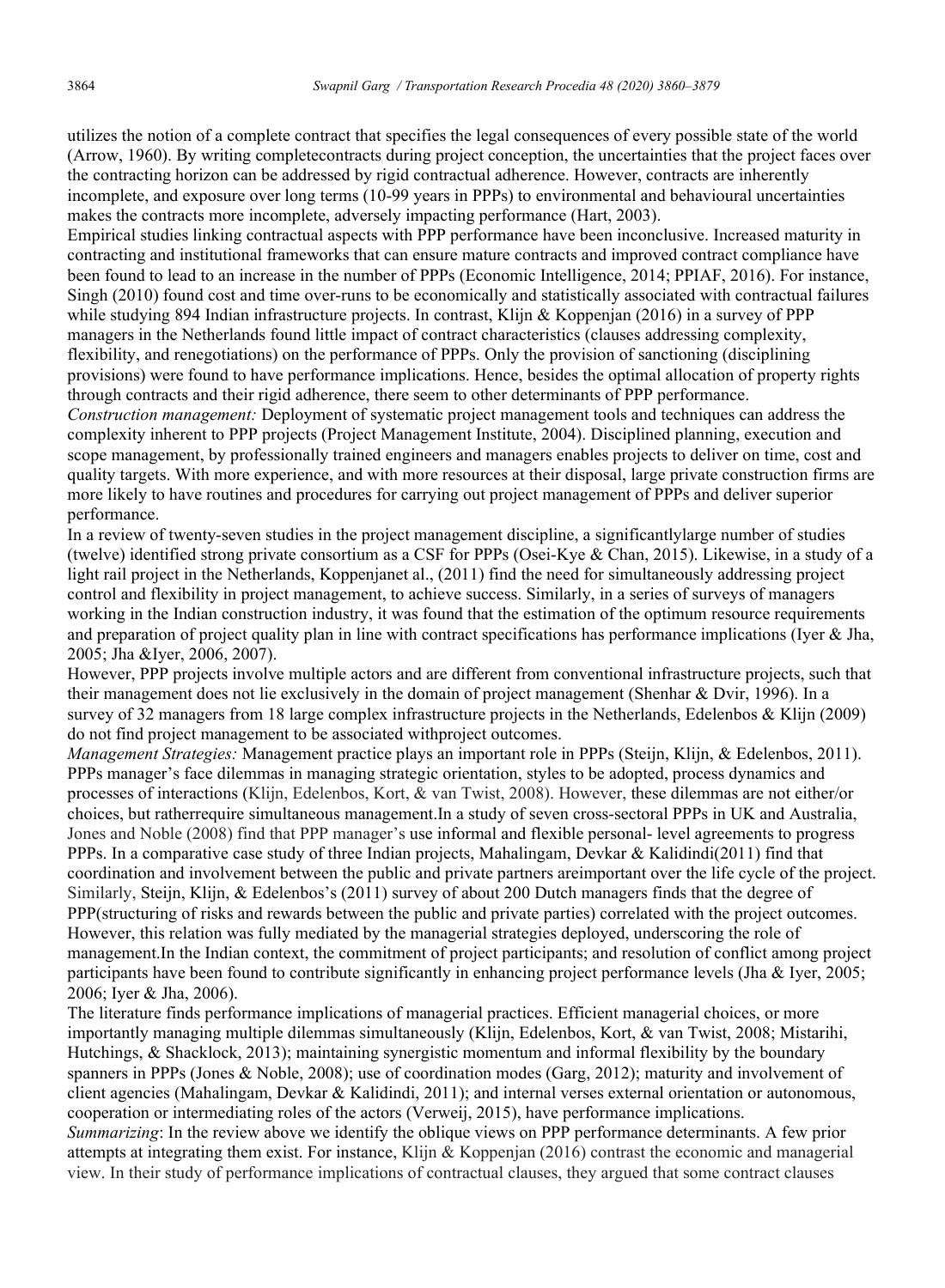emphasize contract compliance (sanctioning), while other serve to manage complexity and bring flexibility. But they find only sanctioning clauses to be significant. In contrast, comparing the performance implications of organizational form and managerial strategies, Kort & Klijn (2011) surveyed 68 managers in the Netherlands and reported that organizationalform is not relevant to performance, but management strategies are. The same data was reanalyzed in 2016using QCA, to report that aspects of organizational form (arm's length structure, allocation of discretionary powers, and tightness/closeness of activities) and the aspects of management (use of consultation to organize, exploratory focus, committing, connecting and coordinating) have to coexist for superior performance (Kort, Verweij, & Klijn, 2016).

*Research question:* This study attempts a reconciliation of the different views, broadly investigating the antecedents of PPP performance? More specifically, recognizing both the alternate views in different disciplines and the lack of methodological consistency in PPP literature (Roehrich, Lewis, & George, 2014), we seek to identify the configuration recipes that lead to superior performancein the complex context of PPP projects**.**

|                                                                      |     |                                |          | Sample: 29 Observations |           |
|----------------------------------------------------------------------|-----|--------------------------------|----------|-------------------------|-----------|
|                                                                      |     | <b>Maximum Minimum Missing</b> |          | Mean                    | <b>SD</b> |
| Land Availability (LA)                                               |     | $\theta$                       | $\theta$ | 0.393                   | 0.314     |
| <b>Project Preparation (PP)</b>                                      | 0.8 | $\theta$                       | $\theta$ | 0.476                   | 0.269     |
| <b>Contracting Maturity (CM)</b>                                     |     | $\theta$                       | $\theta$ | 0.448                   | 0.506     |
| <b>Project Complexity (PC)</b><br><b>Concessionaire's Experience</b> |     | $\theta$                       | $\theta$ | 0.497                   | 0.323     |
| (CE)                                                                 |     | $\theta$                       | $\theta$ | 0.648                   | 0.276     |
| <b>Social Interaction (SI)</b>                                       |     | $\theta$                       | 1        | 0.536                   | 0.379     |
| <b>Timely Completion (TO)</b>                                        |     | $\theta$                       | $\theta$ | 0.538                   | 0.321     |

| Table 2A. Descriptive details of the outcome and predictor conditions in analysis |  |  |
|-----------------------------------------------------------------------------------|--|--|
|                                                                                   |  |  |

**Table 2B. Consistency and Coverage scores of the different conditions.** 

|                                         |              |              |              |              | Sample: 29 Observations |              |
|-----------------------------------------|--------------|--------------|--------------|--------------|-------------------------|--------------|
| Consistency / (Coverage) *              | LA           | <b>PP</b>    | <b>CM</b>    | PС           | CE                      | <b>SI</b>    |
| Land Availability (LA)                  |              |              |              |              |                         |              |
| <b>Project Preparation (PP)</b>         | 0.536(0.649) |              |              |              |                         |              |
| <b>Contracting Maturity (CM)</b>        | 0.415(0.473) | 0.446(0.420) |              |              |                         |              |
| <b>Project Complexity (PC)</b>          | 0.486(0.614) | 0.680(0.710) | 0.597(0.661) |              |                         |              |
| <b>Concessionaire's Experience (CE)</b> | 0.468(0.771) | 0.574(0.782) | 0.500(0.723) | 0.627(0.819) |                         |              |
| Social Interaction (SI)                 | 0.453(0.629) | 0.714(0.788) | 0.400(0.461) | 0.662(0.689) | 0.710(0.578)            |              |
| <b>Timely Completion (TO)</b>           | 0.589(0.807) | 0.628(0.710) | 0.384(0.461) | 0.551(0.597) | 0.769(0.638)            | 0.606(0.590) |

# **Predictor conditions**

Guided by the literature review, and supplemented with our deep contextual knowledge, we identified the salient aspect that determines project performance. For instance, Hwang et al. (2013) had identified eight CSF from a survey of 49 practitioners working with ten PPP projects in Singapore. In a comprehensive review of 27 PPP studies between 1990 and 2013, Osei-Kyei & Chan (2015) identify the CSF as risk allocation and sharing, strong private consortium, political support, community/public support and transparent procurement. Management literature identifies project complexity (Verweij, 2015), project preparation, use of management strategies(Kort, Verweij, & Klijn, 2016), stakeholder alignment (Liyanage & Villalba-Romero, 2015; Verweij & Grerits, 2015) and interorganizational governance mechanism (for instance see Roehrich, Lewis, & George, 2014; Klijn & Teisman, 2003; Kort & Klijn, 2011; Kivleniece & Quelin, 2012).

By selecting projects coming from a single country (i.e., India), taken up by a single agency (i.e., federal agency NHAI), and under construction during a specific period (i.e., our sampling period of November – December 2010), we control for the variations in some of the above factors, like maturity of client, political support, macroeconomic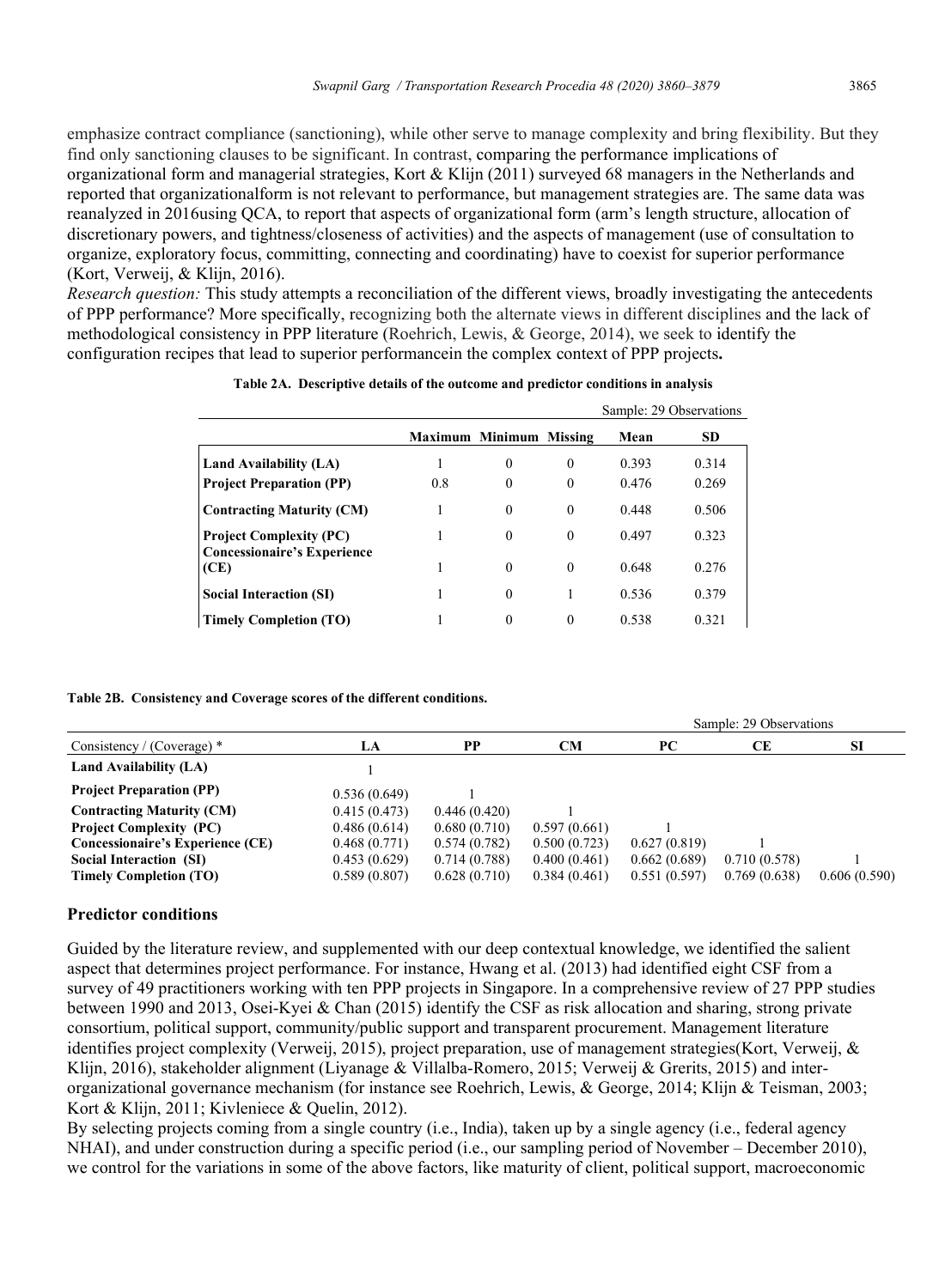factors, and policy regimes. The factors that are likely to vary in our context, like private consortium's experience, risk allocation among partners, governance mechanism used, project complexity, project preparation and maturity of the contract, are included as predictor conditions. Here we also guided by our knowledge of the context. The identifiedpredictor conditions coverthe three alternative views on PPP performance antecedents.Contract maturity, project preparation,and land availability take the economic view arguing that if contract maturity is high, if project preparation is good, and if there is a high level of land availability at the start of the project, the PPP is likely to complete in time (and within the prescribed cost). As per the project management view, if the project complexity is low and the firm undertaking the project has high construction experience, the PPP is likely to complete in time (and within the prescribed cost). Lastly, if social interactions among the project actors are high, relational governance and trust would get employed to negotiate the project uncertainties, and the project is likely to complete in time (and within the prescribed cost).

*Land Availability (LA).* The availability of land is one of the biggest hurdles to the upgradation of highways in India (Bandyopadhyay, Swaminathan, & Rohatgi, 2008). The linear nature of roads requires that in both, green-field road construction and brown-field road up gradation, small portions of land be acquired from multiple (often hundreds or thousands) of landowners (Davidson, 2010). A large number of people are required to be convinced to part with their land, and the number of transactions involving land notification, acquisition, and compensation is large in road construction context. With poor land records, a weak legal framework for land acquisition, and dense population, this problem is salient to the Indian highway up gradation program (Livemint, 2015; The Economic Time, 2016). The extent to which land is acquired and made available at the start of the project determines the degree of interdependence among the different project agencies and hence impacts how the project progresses, and finally the project outcome. The survey conducted in 2010, captured the extent of land availability at the start of the project as a single item survey measure. For analysis, we converted the survey response to fuzzy scores. Full provision of land is obligatory on the part of the public body. However, it is practically impossible. We considered land availability above  $70\%$  as "fully in" the set of projects having land availability at the start of the project, while projects with less than 20% land availability as "fully out" of the set. The cross-over point was kept at 60% land availability, with the intermediate values accordingly allocated.

Project Preparation (PP*).*The quality of DPR, based upon which the project is bid, signifies the degree to which the project's uncertainties have been identified and documented ex-ante. It enables the project managers to plan. Bad project preparation is often blamed for the poor performance of PPPs in India (Livemint, 2017). A DPR of poor quality leaves too many technical and project issues unaddressed, increasing the interdependence between the project agencies, which need to addressed during project execution by working together. The survey used a single item perceptual measure to capture the quality of the DPR, using a five-point Likert scale with "1" as bad and "5" as high quality. Higher the quality of DPR, fewer challenges the project would face. Projects either have poor DPRs (which increases their complexity and risks on-time and on-cost delivery of the projects) or good DPRs (where the project preparation is good,andthe risks of the project identified, and mitigation strategies for the same plan before one get into the project).

While DPR's are required to be high quality, in the face of the changes during execution, the engineers/ consultants/ client carrying out the construction work are seldom satisfied with the quality of the DPR (hindsight bias/ external attributions/outward locus of control). Hence, the coding was done considering other substantiated project evidence. Projects that scored "4" out of "5"were considered as "fully in" the set of projects with good project preparation, while projects with a score of "1"were considered "fully out."

*Contracting Maturity (CM).* The studied sample of projects iscontractually governed alliances between the public sector and the private sector. When the first PPP projects were taken up in India in 1996, the government agencies drafted the concession agreements guided by their individual experiences and voluntarily sharing information by others. NHAI also shared a draft concession agreement on its website, which was invariably adopted, but modifications were liberally allowed.

As the government sought more projects to be undertaken through the PPP route, the need for standardization was felt (Haldea, 2011; Ramakrishna & Raguhram, 2012). Consequently, after a detailed study of prevalent local and global practices in contracting, a Model Concession Agreement (MCA) was proposed in 2006 for adoption across all highway PPPs in the country. Adoption of this become compulsory from 2009. The contractual clauses in the MCA were a significant improvement over the earlier formats, and this aspect has been widely recognized in numerous studies on the institutional maturity of the PPP regime (Economic Intelligence, ADB, 2014). This was used as a template for drafting project-specific contracts. Consequently, while the project-specific contracts differ in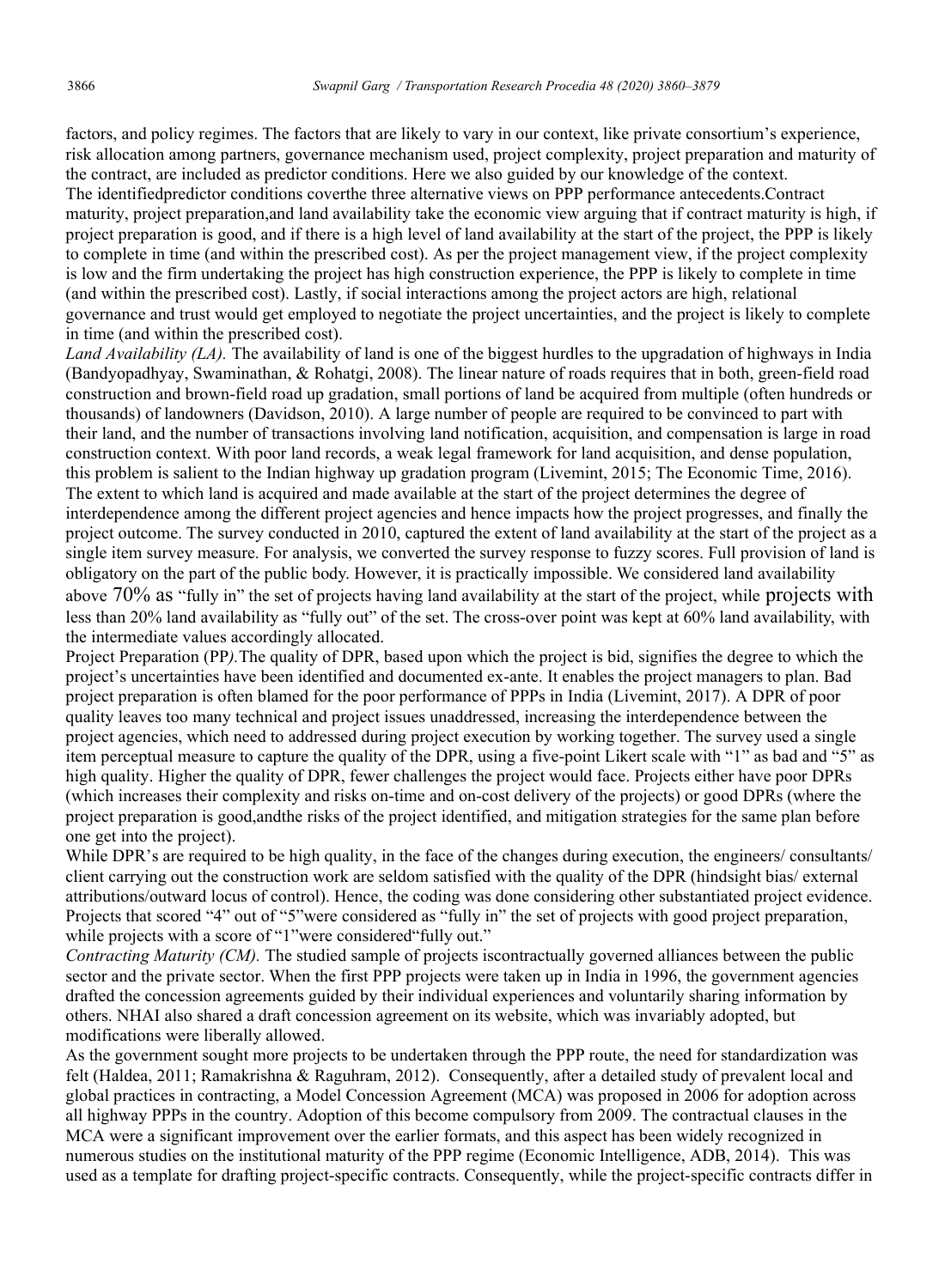the technical parameters arising out of highway alignment and geographic location, the commercial contracts are very similar and possess "boilerplate" or common clauses for arbitration, role, and responsibilities (Reuer & Arino, 2007).

The projects that we studied had been bid between the years 2006-2010, and we have an almost equal distribution of projects using the older drafts (16) and those using the MCA (13). Hence, our sample captures a natural experiment where some projects were being executed as per an older contracting regime, while others were undertaken in a new contracting regime, incorporating over a decade of PPP contracting experience. Due to the binary nature, we used crisp sets to construct the set for contract maturity, the coding projects "1" if they were taken up in the new contracting regime, and as "0" if they were contracted out in the older contracting regime.

*ConcessionaireExperience (CE).*Private firms possess different abilities, with the strength of private consortium a CSF for PPP success (Hwangetal.2013; Osei-Kyei & Chan, 2015). With experience in a particular domain, firms build routines to carry out work, possess a dictionary of suppliers, vendors, consultants, and experts who can help them carry out the work, and they have the correct mindset for the focal work. Hence, strong prior experience in the domain is likely to be key to a project's timely delivery.

For highway construction projects, a private firm's prior construction experience becomes most salient. A formal evaluation of private firms was taken up by the government to decide upon technical capabilities of firms for highway construction. Based upon this data set we have extensive data on the experience profile of the private sector firms on the value and number of highway projects that these firms had completed in the previous five years, both as PPP projects or through traditional contracting.

The firm's experience was coded taking into account both the number and value of projects that it had undertaken. Using a six-value fuzzy set, the firms experience was calibrated as a firm with very low experience (0, fully out of the set), low but not very low (0.2, mostly but not fully out), moderately low (0.4, more or less out), moderately high experience  $(0.6, \text{more or less in})$ , high experience  $(0.8, \text{mostly but not fully in})$ , and a very high experience  $(1, \text{fully in})$ in the set) (Ragin, 2008). In the case of projects undertaken by joint venture firms, we parsimoniously added the experience profile to code the sets.

*Project Complexity (PC).* The size of a project increases its complexity level, increasing the involvement and number of project actors, and requiring more time and effort to coordinate (Klijn & Tesiman, 2003; Verweij, 2015; Verweij & Gerrits, 2015; White & Lui, 2005). Though our sample constitutes of only large infrastructure road projects, within them there is a large variation. The projects in the sample vary from Rs 195 cr (\$30 Million) to Rs 2747 cr (\$400 Million) (when they were bid and without revisions). The average project cost in the sample is Rs 745 cr (\$100 Million). These projects vary significantly in their complexity levels, evident from the per km cost of construction that varies from Rs 4.39 cr to Rs 130 Cr/Km (\$0.5 million to \$20 million/km). We include project complexity in our analysis by studying the projects technical characteristics (number of flyovers, major and minor bridges, rail over/under crossings, number of toll plazas, culverts, and any special features) and allocating them to a six value fuzzy set.

Social Interaction (SI).Motivated by the extensive literature on strategic alliances we compiled the list of mechanisms that capture the social interaction in the project. As per the standard procedure for survey-based research, this list of mechanisms was converted into a pilot questionnaire, and after testing it with a subset of project managers and experts for face and context validity, we administered the survey to project participants in 2010. The five survey items required the respondents to mark on a five-point Likert scale, the extent to which the agencies (Client, Concessionaire & Consultant) a) have a shared understanding)? b) have cultural similarities? c) have shared identity (feeling of oneness or team spirit)? d) have shared informal norm(s)? And e) treat problems as joint rather than an indivi dual? The five items had a high reliability in a larger sample of 52 respondents (5 items Cronbach alpha 0.90). To code the fuzzy set, we adopted the four value scheme as it, "*is especially useful in situations where*  researchers have a substantial amount of information about cases, but the evidence is not systematic or strictly comparable from case to case." (Ragin, 2008, pg 31).

**fsQCA Analysis.** Our final sample had data from 29 projects, with some missing values on social interactions for one project (13). This got excluded from the analysis. We used the latest version of fsQCA 3.0 for the analysis (Ragin & Davey, 2007). With 28 cases and seven conditions (6 predictors+ 1 outcome), we are within the limit of conditions to cases stipulated by Marx (2010). In other words, with seven conditions there is near zero probability of finding a fitting model from random data with 29 or more cases (Marx, 2010, pg 152, Table 5).

An innovative description of the outcome and predictor aspects is provided in Table 2A and 2B below. With consistency and coverage being reciprocally indicating necessity, we provide all the possible combinations between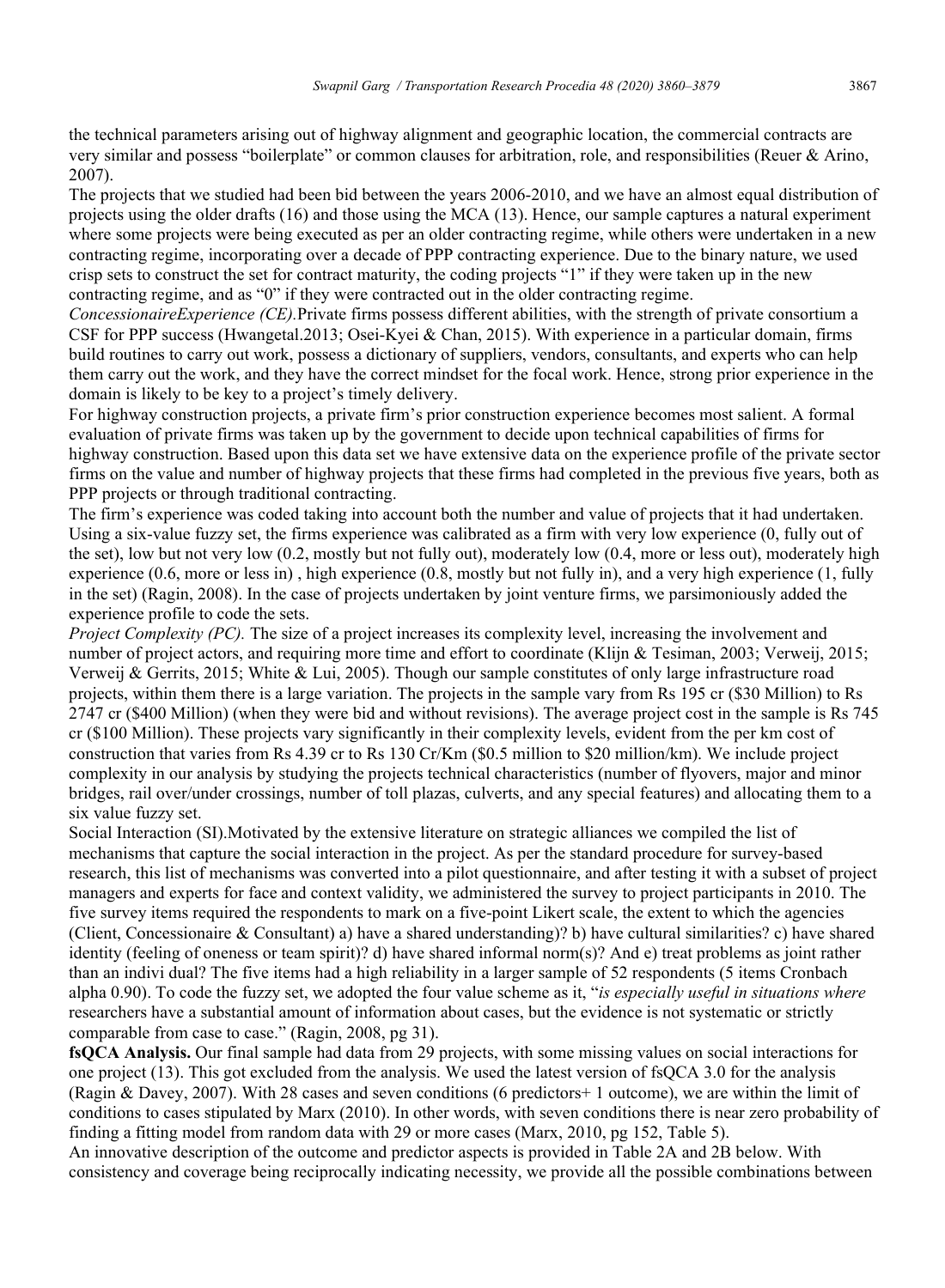the conditions and outcomes. Firstly, this allows us to test for the necessity of conditions for the outcome. There is no necessary condition in our sample, as all values are significantly below 0.9 (Greckhamer, 2011; Young & park, 2013). Secondly, like the VIF (Variance Inflation Factor) in regression analysis, this table helps us identify if any of the conditions are similar: necessary for one another. We find none in our sample, indicating that all the conditions are independently varying in the sample. Table 3 provides the truth table that was analysed.

|              |                  |                | <b>Table 3. Truth Table Analysis</b> |                  |                  |                  |                |                  |                     |              |                    |
|--------------|------------------|----------------|--------------------------------------|------------------|------------------|------------------|----------------|------------------|---------------------|--------------|--------------------|
| S No.        | LA               | <b>PP</b>      | CM                                   | PC               | CE               | <b>SI</b>        | <b>Number</b>  | T <sub>O</sub>   | <b>Raw Consist.</b> | PRI consist. | <b>SYM</b> consist |
| $\mathbf{1}$ | $\boldsymbol{0}$ | $\mathbf{1}$   | $\mathbf{0}$                         | $\mathbf{1}$     | $\boldsymbol{0}$ | $\mathbf{1}$     | $\mathbf{1}$   | $\mathbf{1}$     | 1.000               | 1.000        | 1.000              |
| $\mathbf{2}$ | $\mathbf{1}$     | $\mathbf{0}$   | $\mathbf{0}$                         | $\overline{0}$   | $\overline{0}$   | $\boldsymbol{0}$ | 1              | $\mathbf{1}$     | 1.000               | 1.000        | 1.000              |
| 3            | $\mathbf{1}$     | $\mathbf{1}$   | $\boldsymbol{0}$                     | $\mathbf{0}$     | $\boldsymbol{0}$ | $\boldsymbol{0}$ | 1              | $\mathbf{1}$     | 1.000               | 1.000        | 1.000              |
| 4            | $\mathbf{0}$     | $\mathbf{1}$   | $\mathbf{0}$                         | $\boldsymbol{0}$ | $\mathbf{1}$     | $\mathbf{1}$     | $\overline{c}$ | $\mathbf{1}$     | 0.962               | 0.877        | 0.877              |
| 5            | $\mathbf{1}$     | $\overline{0}$ | $\mathbf{0}$                         | $\mathbf{0}$     | $\mathbf{1}$     | $\mathbf{1}$     | 1              | $\mathbf{1}$     | 0.935               | 0.837        | 0.837              |
| 6            | $\mathbf{0}$     | $\overline{0}$ | $\mathbf{1}$                         | $\mathbf{0}$     | $\mathbf{1}$     | $\boldsymbol{0}$ | $\overline{2}$ | $\mathbf{1}$     | 0.933               | 0.800        | 0.800              |
| 7            | $\mathbf{1}$     | $\mathbf{1}$   | $\mathbf{1}$                         | $\mathbf{1}$     | $\mathbf{1}$     | $\mathbf{1}$     | $\mathbf{1}$   | $\mathbf{1}$     | 0.930               | 0.800        | 0.800              |
| 8            | $\mathbf{1}$     | $\overline{0}$ | $\mathbf{1}$                         | $\mathbf{0}$     | $\mathbf{1}$     | $\boldsymbol{0}$ | 1              | $\mathbf{1}$     | 0.921               | 0.750        | 0.750              |
| 9            | $\mathbf{0}$     | $\mathbf{1}$   | $\mathbf{0}$                         | $\mathbf{0}$     | $\mathbf{1}$     | $\boldsymbol{0}$ | $\mathfrak{2}$ | $\mathbf{1}$     | 0.914               | 0.833        | 0.833              |
| 10           | $\mathbf{1}$     | $\overline{0}$ | $\mathbf{1}$                         | $\mathbf{0}$     | $\mathbf{1}$     | $\mathbf{1}$     | $\mathbf{1}$   | $\mathbf{1}$     | 0.912               | 0.500        | 0.500              |
| 11           | $\boldsymbol{0}$ | $\mathbf{1}$   | $\mathbf{1}$                         | $\boldsymbol{0}$ | $\mathbf{1}$     | $\boldsymbol{0}$ | 1              | $\mathbf{1}$     | 0.909               | 0.667        | 0.667              |
| 12           | $\mathbf{1}$     | $\mathbf{1}$   | $\mathbf{0}$                         | $\mathbf{0}$     | $\boldsymbol{0}$ | $\mathbf{1}$     | 1              | 1                | 0.857               | 0.000        | 0.000              |
| 13           | $\mathbf{1}$     | $\overline{0}$ | $\mathbf{1}$                         | $\mathbf{1}$     | $\mathbf{1}$     | $\boldsymbol{0}$ | $\mathbf{1}$   | $\mathbf{1}$     | 0.844               | 0.637        | 0.637              |
| 14           | $\mathbf{0}$     | $\mathbf{1}$   | $\mathbf{0}$                         | $\overline{0}$   | $\boldsymbol{0}$ | $\mathbf{1}$     | $\mathbf{1}$   | 1                | 0.833               | 0.333        | 0.500              |
| 15           | $\mathbf{0}$     | $\mathbf{1}$   | $\boldsymbol{0}$                     | $\mathbf{1}$     | $\mathbf{1}$     | $\mathbf{1}$     | $\overline{c}$ | 1                | 0.831               | 0.430        | 0.430              |
| 16           | $\mathbf{0}$     | $\overline{0}$ | $\mathbf{0}$                         | $\mathbf{1}$     | $\mathbf{1}$     | $\mathbf{1}$     | $\mathbf{1}$   | $\mathbf{0}$     | 0.800               | 0.400        | 0.400              |
| 17           | $\mathbf{0}$     | $\mathbf{1}$   | $\mathbf{1}$                         | $\mathbf{1}$     | $\mathbf{1}$     | $\boldsymbol{0}$ | 1              | $\boldsymbol{0}$ | 0.761               | 0.421        | 0.421              |
| 18           | $\mathbf{0}$     | $\overline{0}$ | $\mathbf{1}$                         | $\mathbf{1}$     | $\mathbf{1}$     | $\boldsymbol{0}$ | $\mathbf{1}$   | $\boldsymbol{0}$ | 0.759               | 0.440        | 0.440              |
| 19           | $\mathbf{0}$     | $\overline{0}$ | $\mathbf{0}$                         | $\mathbf{1}$     | $\mathbf{1}$     | $\boldsymbol{0}$ | $\mathbf{1}$   | $\mathbf{0}$     | 0.687               | 0.354        | 0.354              |
| 20           | $\boldsymbol{0}$ | $\mathbf{1}$   | $\mathbf{1}$                         | $\mathbf{1}$     | $\mathbf{1}$     | $\mathbf{1}$     | $\overline{4}$ | $\boldsymbol{0}$ | 0.667               | 0.311        | 0.311              |
| 21           | $\mathbf{1}$     | $\mathbf{1}$   | $\mathbf{0}$                         | $\mathbf{1}$     | $\mathbf{1}$     | $\boldsymbol{0}$ | 1              | $\mathbf{0}$     | 0.600               | 0.333        | 0.333              |

We used the standard consistency cut off of  $>= 0.80$  and included all rows with more than one cases for constructing the truth table (Ragin, 2008; Fiss, 2011). In line with Andrewset al. (2016), we compare complex and parsimonious solutions to arrive at feasible configurations. To analyse asymmetrical configurations leading to timely project delivery and failing in timely project delivery, we run two separate analysis. Tables 4A and 4Bpresent the results.

Timely Completion: We find eight configurational recipes for timely project completion, with an overall solution consistency of 0.813 and a solution coverage 0.795. Better than the threshold level of 0.8, this indicates a feasible solution. These six conditions are grouped into three core configurational recipes.

The first set of core condition (1A-1C. consistency 0.809, raw coverage 0.753) indicates that low complexity level of the project invariably leads to good project outcomes. The four peripheral conditions to this (as per the complex model) provide different possible recipes. Each of these possesses high consistency scores and contribute some element of unique coverage. As per the first peripheral configuration (1A: consistency 1.000 and raw coverage 0.132), if land availability is high at the start of the project, project preparation emerges as a no care conditions, with the absenceof contractual maturity, concessionaire's contracting experience and social interaction (each absent). As per the second condition (1B: consistency 0.875 and raw coverage 0.027), if contracting is mature with a high concessionaire's experience, land availability and social integration have to be low. More generally, we find that if land availability at project start is less, two of the other conditions have to be present: either high concessionaire's construction experience and high contracting maturity, or high concessionaire's construction experience and high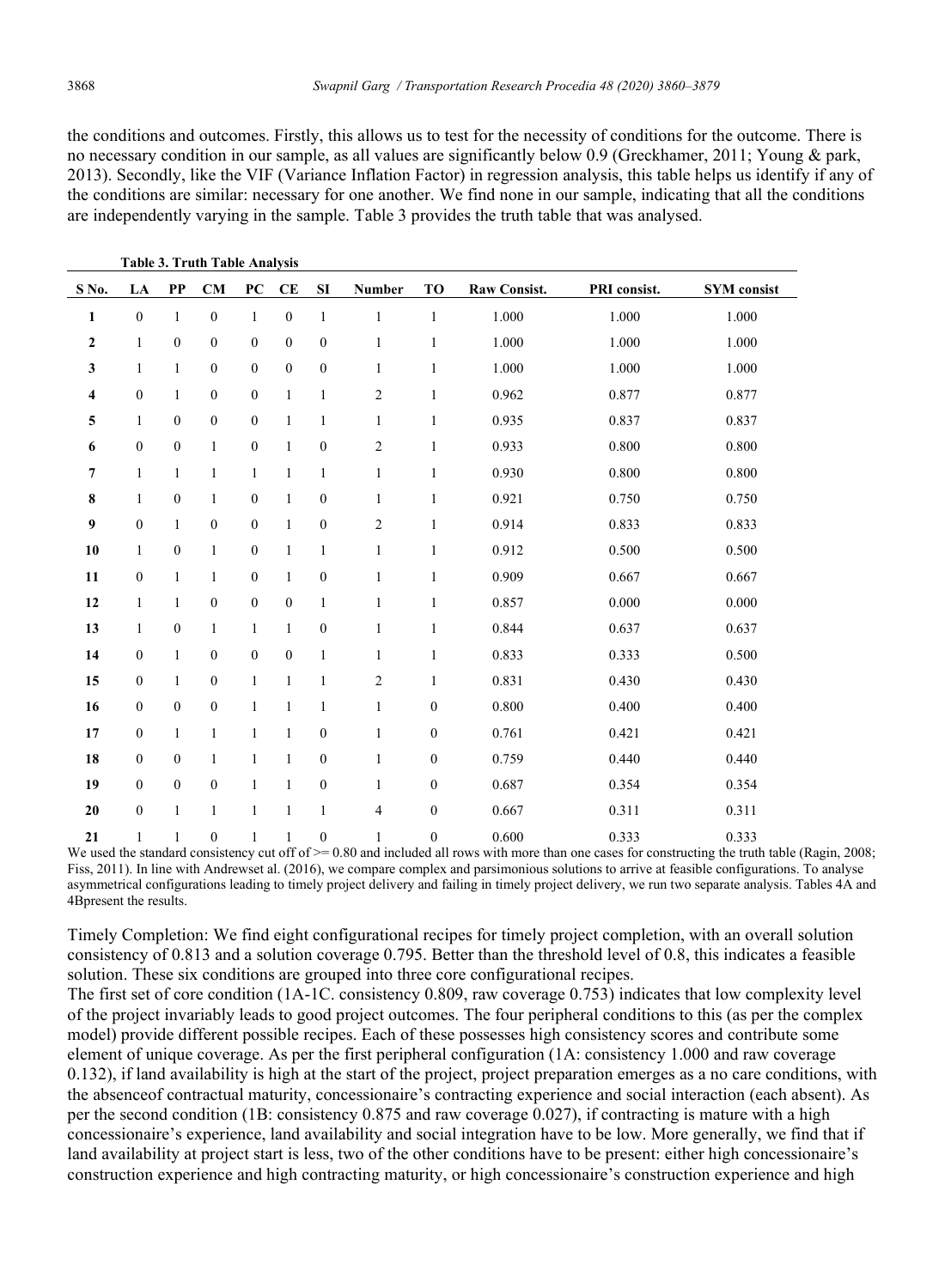project preparation. And, both need to have poor social interaction levels. Less complexity alone and also coupled with high land availability for construction reflects a logically consistent and intuitive scenario. It is important to note that in such configurations, the project preparation (DPR), construction experience, or social interactions take up don't care values.

| Table 4 A: Configurations for Achieving Timely Completion |            |                   |                |                                      |                                         |              | (TO)           |    |                               |                                |                              |                |                                                                      | 4B: Failing in timely completion (~TO) |                         |                              |                |
|-----------------------------------------------------------|------------|-------------------|----------------|--------------------------------------|-----------------------------------------|--------------|----------------|----|-------------------------------|--------------------------------|------------------------------|----------------|----------------------------------------------------------------------|----------------------------------------|-------------------------|------------------------------|----------------|
|                                                           | 1A         | 1B                | 1 <sup>C</sup> | 1 <sub>D</sub>                       | 2A                                      | 2B           | 3A             | 3B | 1A                            | 1B                             | 1 <sup>C</sup>               | 1 <sub>D</sub> | $\overline{c}$                                                       | 3                                      | 4                       | 5                            | 6              |
| <b>Land Availability</b><br>(LA)                          |            | $\otimes$         | $^{\circledR}$ | $\bullet$                            | $^{\circ}$                              | $\otimes$    | $\bullet$      |    | $^{\circ}$                    | $^{\circ}$                     | $\otimes$                    | $^{\circ}$     |                                                                      | $\bullet$                              | $^{\circledR}$          | ⊗                            | $\bullet$      |
| Project<br><b>Preparation (PP)</b>                        |            |                   | $\bullet$      | $^{\circ}$                           | ٠                                       |              | ⊗              |    | $^{\circ}$                    |                                |                              | $\otimes$      |                                                                      |                                        |                         |                              | ⊗              |
| Contracting<br><b>Maturity (CM)</b>                       | $^{\circ}$ |                   |                |                                      | ∝                                       | ∝            |                |    |                               | $^{\circledR}$                 |                              | $\otimes$      | $^{\circ}$                                                           | ∝                                      |                         |                              |                |
| Project<br><b>Complexity (PC)</b>                         | $\otimes$  | ⊗                 |                | ⊗                                    |                                         |              |                |    |                               |                                |                              |                | ⊗                                                                    |                                        |                         |                              | $^{\circledR}$ |
| Concessionaire's<br><b>Experience (CE)</b>                | ⊗          |                   |                |                                      |                                         |              |                |    |                               |                                |                              |                |                                                                      |                                        |                         |                              |                |
| Social<br><b>Interaction (SI)</b>                         | $\otimes$  | ⊗                 | ⊗              |                                      |                                         |              | $^{\circ}$     |    | ⊗                             |                                |                              |                |                                                                      | ⊗                                      |                         |                              |                |
| <b>Complex Cases</b>                                      | 8,15       | 3, 18,<br>20      | 3, 9,<br>27    | 14, 43                               | 19,2,1<br>0,11,<br>21, 24               | 17, 2,<br>10 | 12, 40         | 22 | 5,7                           | 2, 10,<br>11                   | 1, 2,<br>6, 10,<br>23,<br>25 |                | 17, 5 19, 42                                                         | 4                                      |                         | $3, 41$ $3, 41$              | 43             |
| Consistency                                               | 1.000      | 0.875             | 0.912          | 0.922                                | 0.821                                   | 0.722        | 0.807          |    | 0.930 0.817 0.773             |                                | 0.860                        | 0.900          | 0.867                                                                |                                        | 0.800 0.837 0.837 0.911 |                              |                |
| Raw Coverage                                              |            | 0.132 0.027       | 0.283          | 0.269                                | 0.292                                   | 0.178        | 0.210          |    | 0.182 0.378 0.203 0.457 0.269 |                                |                              |                | 0.194                                                                |                                        | 0.060 0.204 0.204 0.154 |                              |                |
| Unique Coverage<br>Solution<br>Consistency                |            | 0.110 0.191 0.037 |                | 0.037<br>0.813                       | 0.041                                   | 0.000        | 0.027          |    |                               |                                |                              |                | 0.032 0.060 0.000 0.800 0.035 0.105 0.015 0.030 0.030 0.030<br>0.848 |                                        |                         |                              |                |
| Solution Coverage                                         |            |                   |                | 0.795                                |                                         |              |                |    |                               |                                |                              |                | 0.836                                                                |                                        |                         |                              |                |
| <b>Parsimonious</b><br>cases                              |            |                   | 12, 20, 24, 43 | 8, 19, 9, 14, 15, 18, 21, 27, 42, 3, | 2, 10, 11, 19,<br>24, 42, 14, 17,<br>21 |              | 22, 43, 12, 40 |    |                               | 1, 2, 5, 17, 41, 7, 23, 11, 6, | 10, 25                       |                | 19,<br>42,                                                           | 2, 17,<br>4, 5,<br>10,<br>11           | 3, 41                   | 1, 3,<br>6, 23,<br>25,<br>41 | 43             |
| Consistency                                               |            |                   | 0.809          |                                      |                                         | 0.592        | 0.778          |    |                               |                                | 0.842                        |                | 0.773                                                                |                                        | 0.793 0.805 0.846 0.869 |                              |                |
| Raw Coverage                                              |            |                   | 0.753          |                                      |                                         | 0.365        | 0.288          |    |                               |                                | 0.716                        |                |                                                                      | 0.407 0.343 0.204 0.328 0.233          |                         |                              |                |
| Unique Coverage<br>Solution                               |            |                   | 0.251          |                                      |                                         | 0.054        | 0.096          |    |                               |                                | 0.800                        |                |                                                                      | 0.090 0.015 0.000 0.000 0.015          |                         |                              |                |
| Consistency                                               |            |                   |                | 0.692                                |                                         |              |                |    |                               |                                |                              |                | 0.793                                                                |                                        |                         |                              |                |
| Solution Coverage                                         |            |                   |                | 0.904                                |                                         |              |                |    |                               |                                |                              |                | 0.881                                                                |                                        |                         |                              |                |

The second core condition (2) has a low consistency score of 0.592 in the parsimonious solution. It stipulates the need for high social interaction in the older contracting era, for the project to be successful. This configuration reflects that in the older contracting regime, social interaction had a significant role to play and more clear demarcation of roles and responsibilities have practically crowded out the need for social interactions, an argument often made in relational governance and trust literature (refer to Cao & Lumineau, 2015 for a review of this literature). Due to the low consistency score, we do not discuss this further.

As per the third core condition (3A and 3B: consistency 0.788 and raw coverage 0.288), the recipe of high land availability in the new contracting era (mature contracts) make projects successful. Coupled with our contextual knowledge that the new contracting regime stipulates that 80% land should be handed over at the time of project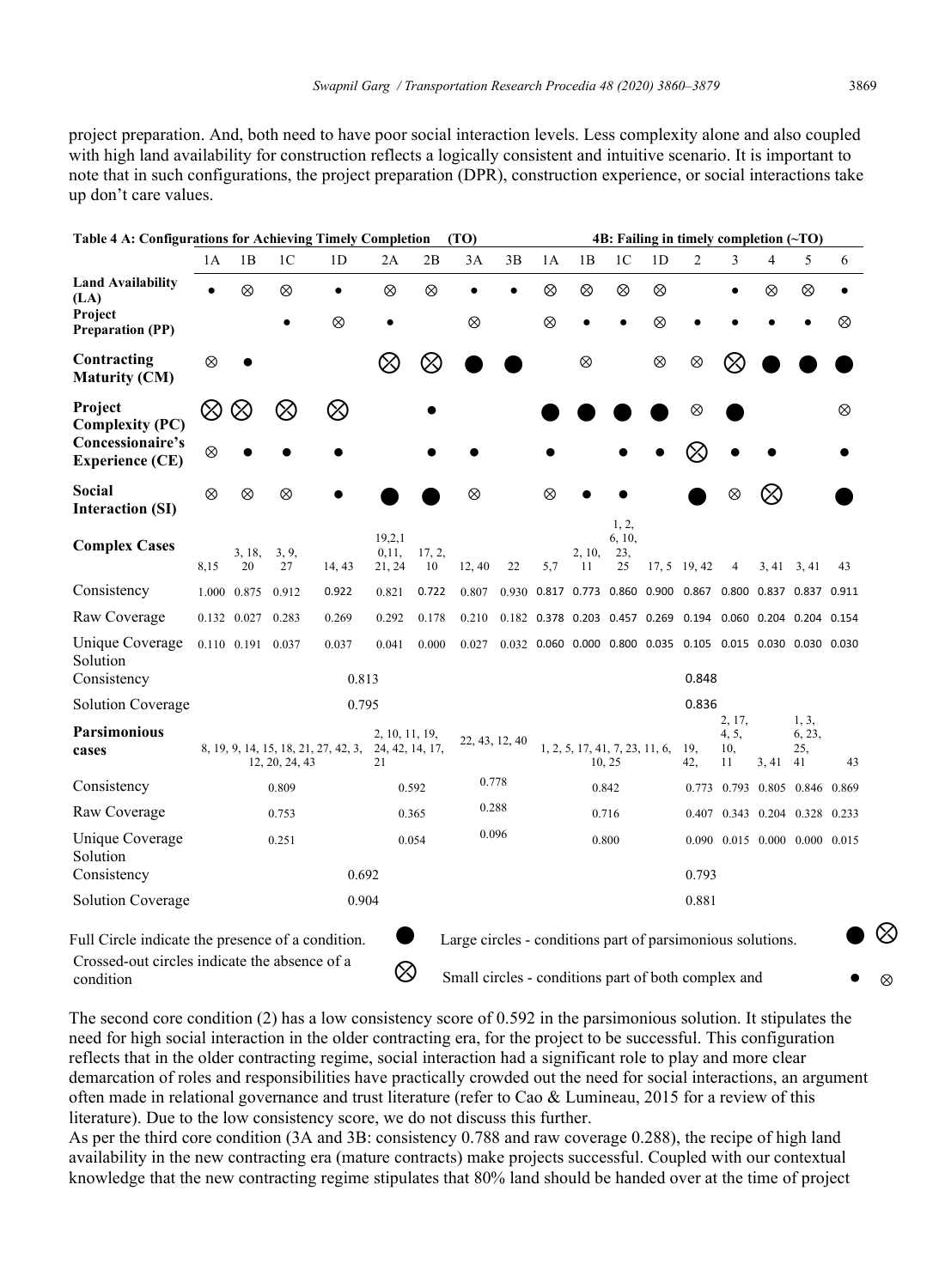start, our findings echo the often argued recipe by policymakers – with the maturity in the contracting regime and high level of land acquisition, projects are likely to deliver in time invariably. Notably, project complexity is the only no-care condition in both the peripheral conditions here.

A peripheral condition (3A: consistency 0.807 and raw coverage 0.210), stipulates that this has to be coupled up with poor project preparation, low social interaction and high concessionaire's contracting experience for timely project delivery. As per peripheral condition (3B: consistency 0.930 and raw coverage 0.182), the recipe with the two core conditions is good enough for success.

These findings reflect on some important aspects. Firstly, there are no necessary conditions. Poor land availability, good project preparation, and low contracting experience can all be managed by alternative combination mechanisms. Secondly, high level of social interaction does not always lead to good project outcomes. In the older contracting regime, social interactions did lead to positive results (core configuration 2), however in the new contracting regime (use of a Model Concession Agreement with improved and clearer risk and responsibility allocations), contract maturity is often associated with low values of social interactions for successful outcomes (configurations 1B and 3A).With three core conditions, there are few ways to succeed.

Failing in Timely Completion*:*In the nine sets of configurational recipes for a project failing to deliver in time (solution consistency 0.848 and coverage 0.836), there exist six core conditions. As tabulated in Table 4B, each of these core conditions have a high consistency score (four of the six reasonably above 0.8) and also significant levels of raw coverage.

Four of the peripheral conditions combine to give the first core condition (1A-1D: Solution consistency 0.842, raw coverage 0.716). As per this core condition, if theland is not available at thestart of a complex project, the project is likely to fail to deliver in time. The four peripheral conditions differ in adding peripheralconditions to this core, for instance as per configuration 1A (consistency 0.817, coverage 0.378) the complex project with low land availability at project start should also have low levels of social interactions and poor preparation, with high construction experience to fail to deliver. Similarly, as per configuration 1C (consistency 0.860, coverage 0.457), the complex project with less land availability would also fail under conditions of high project preparation, high concessionniare experience, and high social interactions. Contrasting with our observations about timely project completion (configuration 1A-1D), this indicates that if project complexity gets combined with poor land availability, the projects uncertainities cannot get resolved by alternative means. A classic case is a 555 km highway project (outside our sample) that got abandoned recently (i.e., Kishangarh, Udaipur Ahmedabad expressway, Raghuram & Udayakumar, 2016).† It had a high level of project complexity, but poor land availability. Despite being taken up in a highly mature contracting environment, by a firm with high construction experience and very high level of project preparation, the project failed even to start.

We also find five other core configurations for the project failing to deliver in time, each of which is very different from one another. As per configuration 2 (consistency 0.867, coverage 0.194), a recipe of poor construction experience with high social interactions, provides a recipe for failure. This recipe indicates that attempts of addressing shortfalls in a professional approach by leveraging social interactions are not in the interest of the project. Configuration 3 (consistency 0.800, coverage 0.060) identifies high project complexity in the old contracting environment as a recipe for failure. Configurations 4,5, and 6, identify conditions for projects taken up in the new contracting environment, indicating that combined with high social interactions and good project preparation the project is unlikley to have a positive outcome (4:consistency 0.837, coverage 0.204), combined with good project preparation but low land availability the project would fail to deliver in time (5:consistency 0.837, coverage 0.204), and combined with poor project preparation and high social interactions, the project would not deliver in time (6:consistency 0.911, coverage 0.154).

The second core condition (consistency 0.869, raw coverage 0.233), and the third conditions (consistency 0.813, raw coverage 0.194), both possess high levels of social interactions as a part of the recipe of success. While condition 2 has a poor project preparation in a mature contracting environment, condition 3 is about a poor construction

<sup>†</sup>The Economic Times (January 8, 2013) GMR quits Rs 7200 crore Kishangarh, Udaipur, Ahmedabad Expressway https://economictimes.indiatimes.com/news/economy/infrastructure/gmr-quits-rs-7200-crore-kishangarh-udaipur-ahmedabad-highwayproject/articleshow/17932377.cms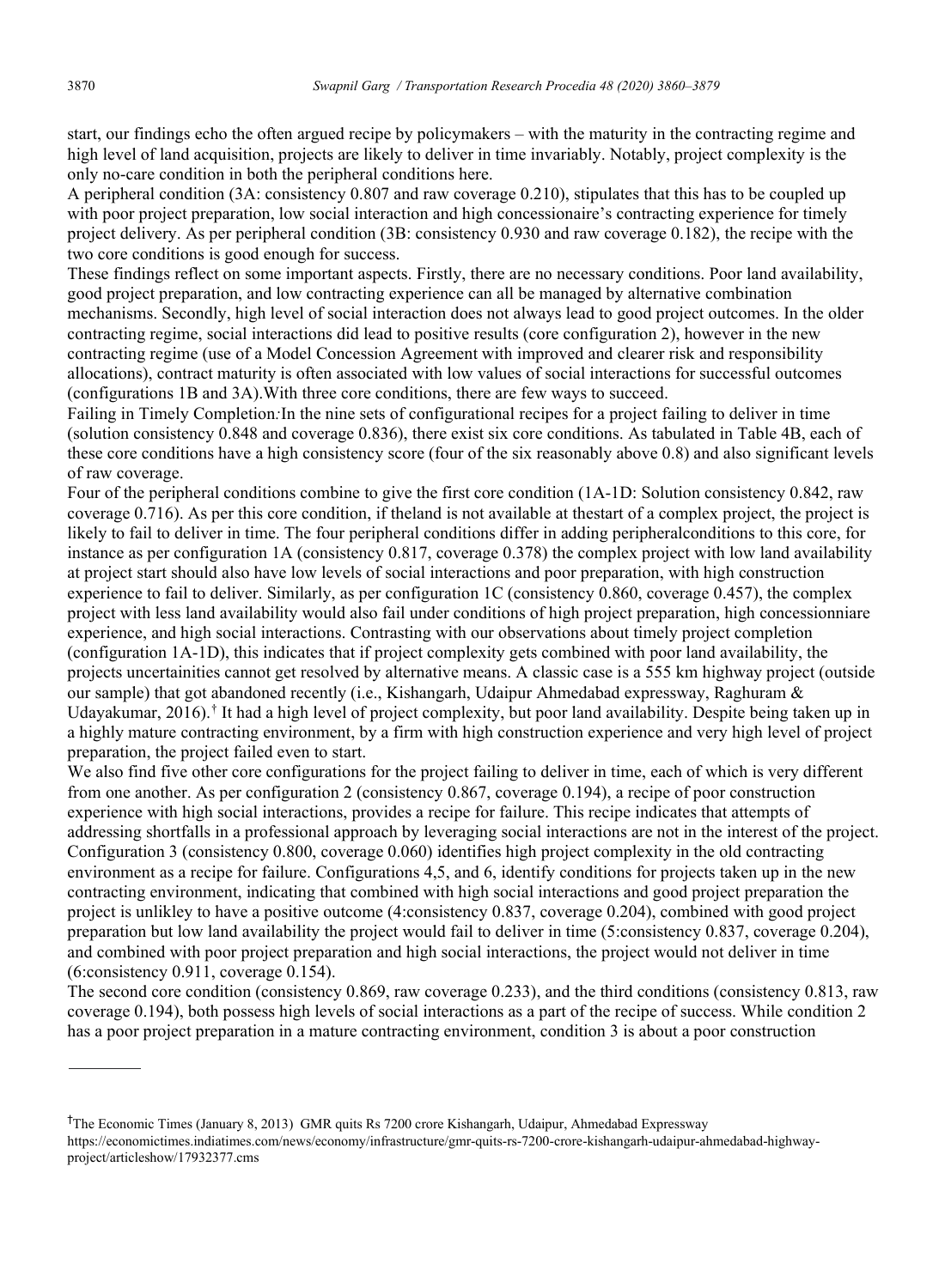experience of concessionaire coupled with low project complexity (as core) and a mature contracting environment as aperipheral condition. Hence, under certain conditions, social interactions can delay project completion. Anecdotally, we can argue that under conditions of poor fundamentals (poor project preparation or poor construction experience), social interactions would dilute issue resolution and delay the project.

Hence, we find multiplerecipes for project delay to lie in poor land availability, poor project preparation, poor concessioner's construction experience and/or high social interaction. That is, there are more many ways to fail. Asymmetric conditions: Ideally, one should witness reciprocity in conditions in Table 4A and 4B. However, we find only partial reciprocity in the first core configurations. While less project complexity leads to timely project delivery, high complexity is required to be coupled up with poor land availability for the project to fail to deliver in time. Further, while there exist a few and focused conditions which lead to a successful outcome in projects (three core conditions), there exist many different ways in which projects can fail to delivery in time (six core conditions). This finding reflects upon the complexity of PPPs, emphasizing that as PPPs need extensive coordination across technologies, politics, and actors (van den Hurk, & Verhoest, 2015), they can fail due to a large number of varied reasons if the resultant complexity does not get addressed. However, for success, a larger number of conditions need to be aligned together.

# **LITERATURE REVIEW ON PPP PERFORMANCE**

PPPs face a definitional challenge (Garg & Garg, 2012; European Commission, 2004; Hodge, Greve, & Boardman, 2010; World Bank, 2014). To avoid getting trapped in the debate about what are PPPs, we adopt one on the most recognized definitions of PPP offered by Kwak, Chih & Ibbs (2009), "a cooperative arrangement between the public and private sectors that involve the sharing of resources, risks, responsibilities, and rewards with others for the achievement of joint objectives."(Page 52). This definition is similar to how Klijn & Teisman, (2003) define PPP as, "a cooperation between public and private actors in which actors develop mutual products and/or services and in which risk, costs, and benefits are shared*."*

An innovation in the delivery of public infrastructure and services, PPPs have emerged in various forms to reflect different objectives and requirements (Kwak, Chih & Ibbs, 2009). With a focus on the differences in risk allocations between the public and the private, the practice literature classifies PPPs as Build Operate Transfer, Design Build Finance Operate Transfer, Build Own Operate, and the like. Further, depending on the focal sector, we have Hospital PPP, Road PPP, Port PPP, Prison PPP and the like. However, theoretically, two distinct types of PPP have been identified – contractual and institutional (Marques and Berg, 2009; Klijn, Edelenbos, Kort & Twist, 2008; and Kivleniece and Quelin, 2012). These two types have very different formation and performance antecedents. Here we study contractual PPPs (also called concessions), alternately referred to as Long Term Infrastructure Concessions (LTIC), focusing on infrastructure construction/ up gradation projects (in contrast to service delivery). They involve significant risk transfer from the government to the private firms while channelizing private financial investments into the infrastructure sector. User service charges (like highway tolls) or government pay-outs (annuities) are used to compensate the private sector is for the risks that it shoulders in the projects.

PPPs in the infrastructure sector witness extensive bundling of activities (design, construction, operations, maintenance, and financing), with the transfer of the risk bundle to the private sector for exploiting efficiency. However, this increases the value of the project, requiring an increase in the length of the contracts (hence, longterm concessions), such that the private investments get recovered over the life cycle of the project. Altogether, it allows large value infrastructure projects to be undertaken, which could not be possible otherwise, due to the government'sfinancial constraints. This makes PPPs especially attractive to the developing world.

*PPP complexity*: Three kinds of complexities exist in PPPs, i.e., multi-actor complexity, technical complexity, and political complexity (Van den Hurk & Verhoest, 2015).Bundling increases the number of diverse activities that are performed by different actors ,and the need for optimal ex-ante allocation of risks among the multiple actors (Klijn, & Teisman, 2003). The involvement of multi-actors increases the number of possible communication and interaction channels, increasing coordination challenges, increasing complexity (Steijn, Klijn, & Edelenbos, 2011). The absence of a single central authority in PPPs, as in the case of hierarchies, brings ambiguity in decisions making adding to complexity (Klijn, 2007). Further, problems are contested due to the absence of clear problem definitions and applicable knowledge; decisions in different arenas require the use of a variety of strategies; and decision-making is embedded in complex and contested institutional settings (Koppenjan & Klijn, 2004).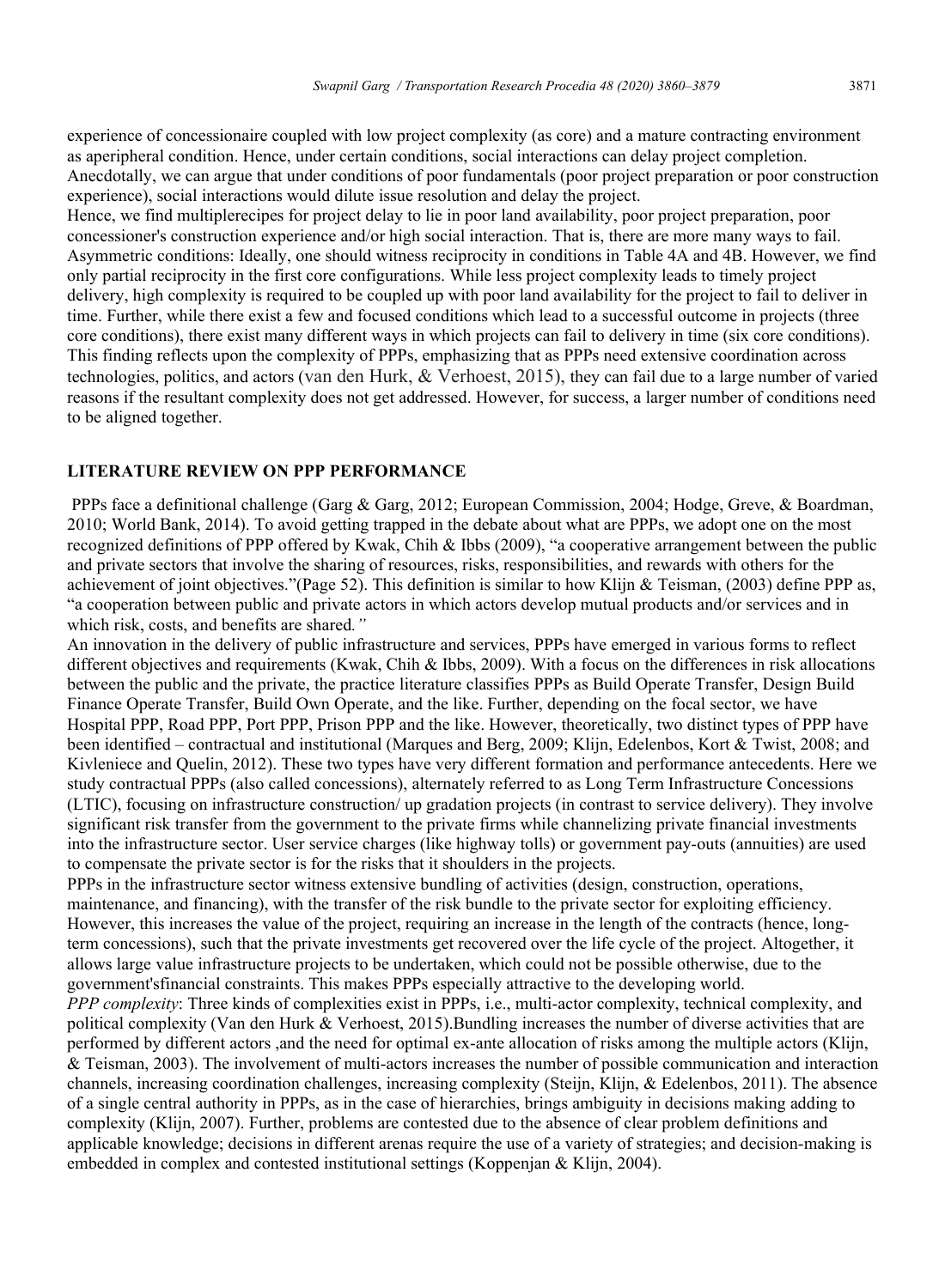Infrastructure PPPs aim to deliver high-value public assets like roads, airports, ports, etc., which are often taken up for the first time. This makes PPPs technically complex and brings in a larged diversity in the functions being undertaken, with large costs involvements (Verweij, 2015). The contractual governance structure of PPPs, with the use of incomplete contracts, aims ex-ante risk allocations to address macroeconomic and political uncertainties over the long life of the projects, bringing in political complexity (Klijn and Teisman, 2003).

*PPP Performance*: Diverse views and perspectives exist on PPP performance (Hodge & Greve, 2010; Liyanage, & Villalba-Romero, 2015). The outcomes of PPP can be measures narrowly (project delivery) or broadly (encouraging private finances into public infrastructure) (Hodge & Greve, 2010). Performance can be measuredat the project level, at the program level, or at the national policy level, each with different sets of antecedents.

At the national policy level, the development economics literature seeks to examine why PPP (private financing of public infrastructure) is required, and under what conditions they are likely to be more appropriate (e.g., Trebilcock & Rosenstock, 2015). The economics literature examines the role of contracting and organizational structures for efficient and optimal risk allocations, with performance implications. Practice and project/construction management literature seeks to identify the CSF of PPPs, and the effectiveness of different project management philosophies, tools, and techniques. In contrast, management literature examines the role of management strategies in bringing about PPP performance. With diverse focus, the different disciplines remain oblique in their treatment of factors leading to superior performance, giving us different views which need reconciliation across disciplines and also in the scholarly and practitioners understanding (Roehrich, Lewis, & George, 2014).

*An attempt at integration*: Essentially, three theoretically different views emerge in the literature. Firstly, the ex-ante *economic view,* as per which contract maturity and pre-project preparation determine the project's performance. Secondly, the *construction management view,* which offers an internal and project focused approach determining performance. Thirdly, the use of *management strategies* that emphasize coordination, commitment and stakeholder management has been identified to lead to superior performance. Table 1 summarizes some of the studies that we identified reflecting the management views. We discuss each of these theoretical views next.

#### **SAMPLE AND METHODOLOGY**

#### **PPPs in the Indian Highway sector**

India has a vast road network of over 3.3 million km; the second largest in the world after the road network of the United States of America. Traditionally, roads have been constructed, managed, and operated by the government. In the last three decades, the private sector has been playing an increasing role in both highway construction and operation. Not only has construction activity moved from the public to the private sector, but the private sector has also been financing the construction of highways, with the emergence of PPPs (Bult-Spiering & Dewulf, 2006; Davidson, 2010). After experimenting with different kinds of PPPs, the highway sector has adopted the BOT (Build, Operate, and Transfer) kind of PPP (India Infrastructure Research, 2010).

In the five-year period (2002-2007), about 5% of the investment in roads and bridges came from the private sector (i.e., INR 7,004 crore or about 1.5 billion USD). This was expected to increase more than six-fold (33.99%) (i.e., INR 106,792 crore or about 23.5 billion USD) in the next five years (2007-2012). However, this target could only be partially achieved. While the awarding of contracts soared 10x, the projects did not get delivered. Project execution faced multiple issues, and construction activities in the sector got stalled. This provides us with an interesting context and a fertile ground for an empirical examination of the determinants of PPP performance. In the Indian Highway sector, project responsibilities are assigned to the private firm after a competitive

procurement process. Government floats bids after carrying out a preliminary project preparation, which reflects its cost estimates and technical requirements, contained in the Detailed Project Report (DPR). Private firms competing in the bids evaluate the available information to value their price bid, and the contract is awarded to the most competitive price bid.

The private sector takes over from here, with a major share of the project risks being borne by the private sector, here on. However, some key resources still need to be transferred from the government to the private party like land for construction, design approvals, compensation for scope changes, notifications for toll collections, or regular government annuities. This resource transfer requires frequent interaction and coordination between the private and public parties. During this period multiple actors need to work together, the resources (owned by different actors) are deployed on the project, the maximum amount of managerial time and effort is spent, and maximum need for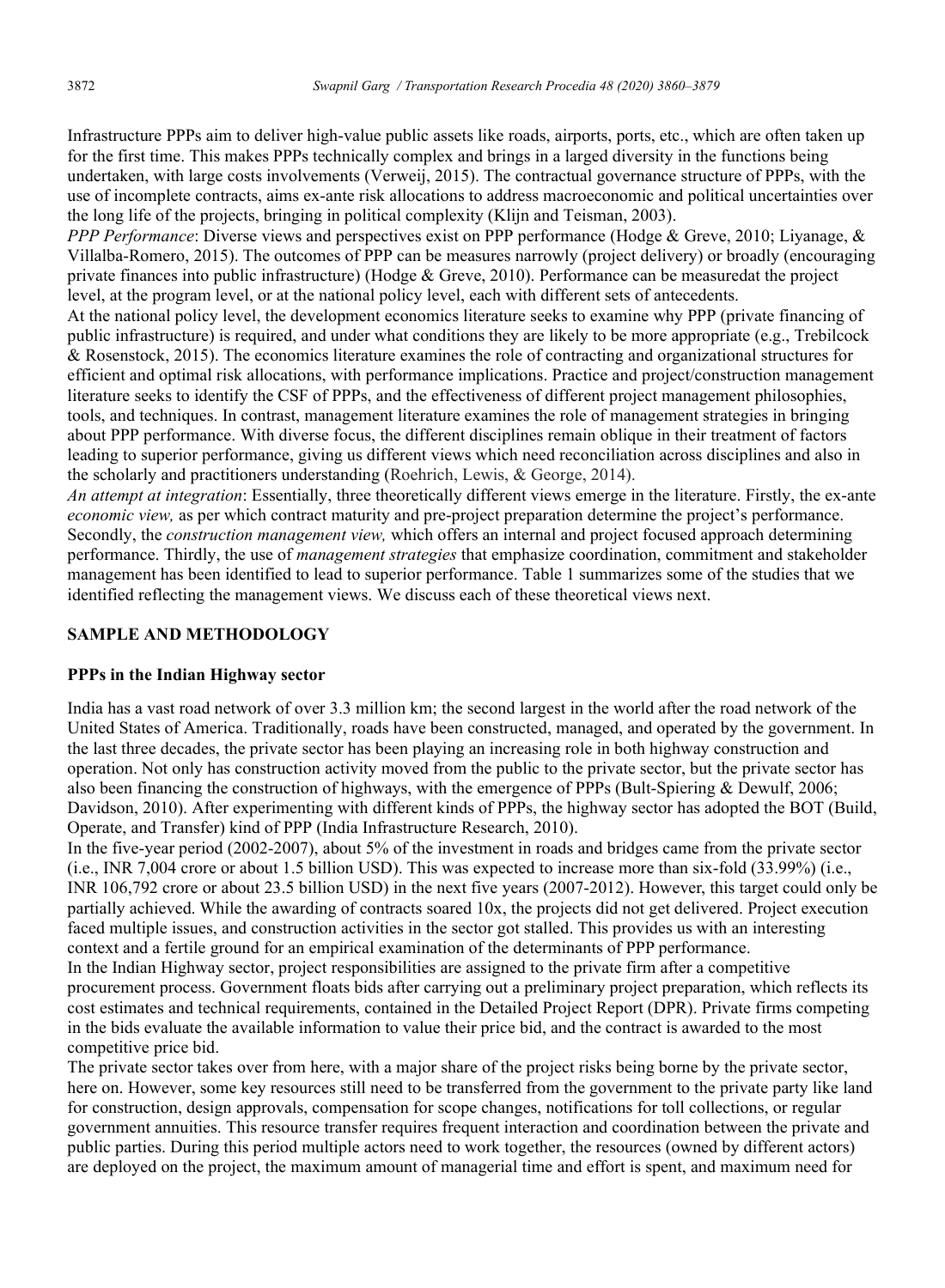coordination exists. Subsequently, in the operational phase, the PPP projects works like a financial arrangement, with the toll revenues or annuities used to cover the finance charges, with the project itself requiring minimal financial or managerial investments. Hence, for this study, we focus on the performance of the construction stage, which is very complex.

# **Sample space**

As part of a larger study, we have been tracking highway PPP projects in India since 2010. For this study, we focus on twenty-nine PPP projects were taken up by NHAI (the federal agency responsible for highway up gradation). These projects come from a larger sample space of 126 NHAI projects that were under construction in late 2010 (September – December) when we first started tracking them.‡The choice of sample space - PPP projects in India taken up by a single federal agency - enabled us to control for many of the factors that the literature identifies as critical to the PPP performance.

The projects constituting the sample were those where we could contact senior project personnel and those who agreed to fill up a survey instrument studying the nature of coordination between the public agency, private concessionaire and the Independent consultant. They had been identified by snowballing of contacts of one of the authors who had worked closely with the infrastructure sector. The survey aimed to study project coordination as prior research in this context had found coordination to be important for time and cost performance (Jha &Iyer, 2006, 2007). Further, on most projects, the authors interviewed the survey respondents and their teams (directly or over the phone) to gather a deep understanding of the projects.

Seven years later, in 2017, the projects were revisited to observe how they had progressed. Detailed case studies were made for each project, and where required project personnel were contacted to seek additional information. The information across the cases was tabulated and calibrated by the author and two research assistants. For the calibration, we followed the procedures stipulated by Ragin (2008).

The study focuses on the construction phase of PPPs, and the predictor conditions identified from the aspects salient to the context. The outcome condition was captured at a later stage in time, making it a longitudinal study, the need for which has been identified by Verweij & Gerrits (2012). Hence, the study seeks to make a unique contribution to the PPP literature, which has predominantly investigated the optimal conceptualization of risks and CSF of PPPs.

#### **Choice of fsQCA for analysis**

The core features of the context guided the choice of fuzzy qualitative comparative analysis (fsQCA) for analysis, i.e., causal complexity, ambiguity, medium N, and combinatorial logic.

*Causal Complexity*. QCA is a powerful and productive alternative to the quantitative research design that focuses on calculating the net effects of "independent" variables in properly specified linear models (Ragin, 2008). A configurational approach, QCA enables identification of a combination of factors(recipes) that lead to a particular outcome of interest and hence addresses causal complexity (Ragin, 2008). The complex nature of PPPs, as discussed above, and the oblique views in the different disciplines reflect that numerous antecedents to PPP performance could exist concurrently. Hence, PPPs possess causal complexity (Verweij, 2015; Koppenjan & Enserink, 2009; Verweij & Gerrits, 2015).

*Ambiguity*. Many aspects of PPP are inherently ambiguous. For instance, a casual observation about timely completion of the project (the outcome measure in this study) is disputed. The multiple actors working together in a PPP are governed by formal commercial contracts, where failures have to be punished or excused, with due financial considerations.

Consider a case where a project gets delayed by X days. Typically in our context, the private firm attributes the partial/ full delay to unavailability of land or delay in decision making by the government agency (both of which can often be extremely political and socially sensitive). Simultaneously, the government is required to penalize the firm for default of contractual promise of timely project completion. To the extent that the government accepts the delay

<sup>‡</sup>The complete sample space comprises of 709 Indian PPP projects (as of September 1, 2010). Of these 376 were highway PPP projects. Focusing on projects that were at any stage between financial closure and one year past the date of commercial operation as of September 1, 2010 – the important construction and immediate post construction period - we identified 126 projects at the national level that we could sample from.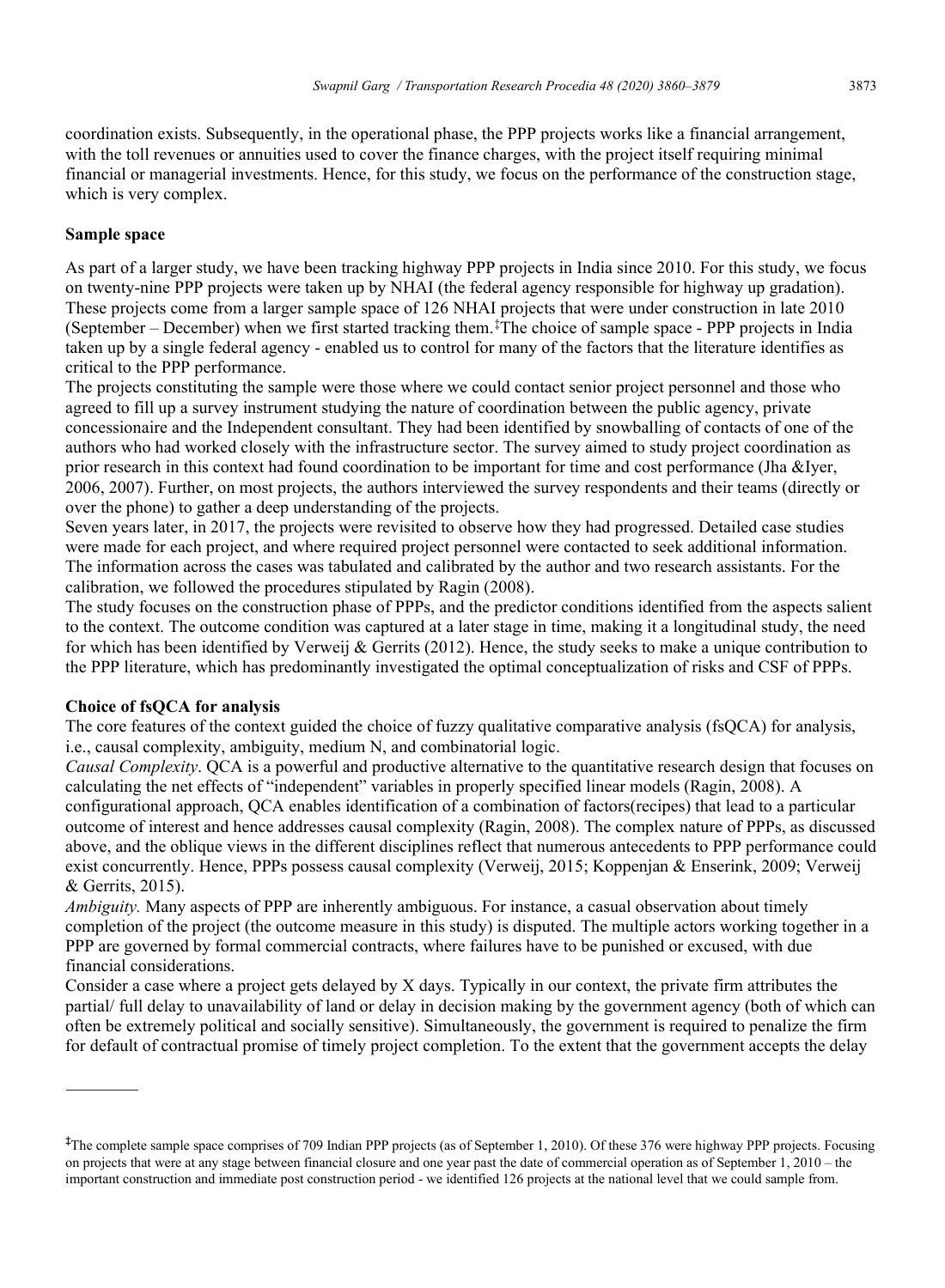(and punishes its agents) the delay on firm's account is condoned, and it is not penalized. In such a case, it is difficult to ascertain whether the project was timely completed or delayed. Fuzzy set requires comparisons to be done across the sampled projects, and not in absolute terms. Contextual knowledge allows easy ranking of projects on the extent of timely delivery, by comparison with others in the set. Hence, fuzzy set calibration is appropriate for the context.

Medium *N.*QCA is a powerful and productive alternative to the conventional large –N quantitative research design (Ragin, 2008). It is most suitable for carrying out cross-case analysis where the number of cases is small (20-50), but large for cross analysis to be cumber some and unmanageable (Young and Park, 2013). The recent emergence of PPPs, and the paucity of data about them, significantly reduces the size of our sampling space. QCA provides an empirical tool which can work with small sample sizes while moving beyond single cases and comparative studies of a few cases (Ragin, 2008).

Combinatorial Logic. Qualitative studies like detailed case studies of PPP projects, or the extensive case comparisons (many of both kinds exist), while identifying the likely primates that matter for performance and being indispensable for building theory, do not allow us to analyse the combination logic (Ragin, 2008). The complexity of PPP requires a tool that can exploit combinatorial logic, and QCA allows for the same (Verweij & Gerrits, 2012). Contextualization: An analysis of transport infrastructure projects requires a consideration of the context, and QCA as an analytical approach allows for the same (Verweij & Gerrits, 2012).

Calibrations of sets: QCA requires the conditions to be coded as 0 or 1 (in crisp QCA) or assigned any value between 0 and 1 (in fuzzy QCA) (Ragin, 2008). The crisp sets define conditions as "fully in" (1) or "fully out" (0). Besides these extreme, extreme anchors (0 and 1), fuzzy sets also require an anchor of the mid-point, the point of maximum ambiguity, to be identified contextually. At this mid-point, a condition is neither "in" or nor "out, "however, it is not necessarily the centre point of a categorical ranking. Calibration of sets, or assigning set membership scores is a qualitative exercise where rich case data is examined to assign a score. We used crisp, fourvalue and six value fuzzy sets to code the different sets, as appropriate. To calibrate contracting maturity, we used crisp-setas only two values were possible. For the perceptual survey measures, we used a four-value fuzzy set, while for the outcome variable (where we had maximum information available) and others we used a six-value fuzzy set.

# **Outcome Condition**

PPP performance*.* In the studied context, timely completion is a key deliverable, with the contract providing for incentives for completion before time and penalties for delays (NHAI, 2006). Even the performance of the operational phase is contingent on timely completion. It is only after project construction completion that the private concessionaire starts collecting toll revenues or annuity payments, which are the source of funds for the investments made in the project.

Besides time, the iron triangle of project management has two other constituents - cost and quality (Jha & Iyer, 2006; PMBPK, 2004). In PPP projects, the construction cost risk is borne by the private firm. Hence the completion cost of the project is a commercial secret and not routinely shared. At the same time, projects that constituted our sample space had a significantly higher cost of financial closure compared to the bid cost, hence cost overruns during project execution were not evident as there was a significant cushion available.<sup>§</sup>

Quality is monitored by a third party agent (Independent Consultant) and subject to well-established standards of delivery (formed by Central Road Research Institute of India in our case). Due to the inherent bundling of construction and operations, the quality risk is borne exclusively by the private firm, in an outcome determined regime (Hart, 2003). Hence, the timely completion of the project emerges as the only salient outcome of a project. Timely Completion (TC*).* India has a history of time overruns in infrastructure projects. Undertaken between 2005 and 2011 (similar time-period to this study), 44 road construction projects were found to have an average time overrun of 6.48 months (Ramakrishna &Raghuram,2012).We used this contextual knowledge for calibrating timely completion. Projects completed as per scheduled time or within 3-4 months (with approved extensions) were kept "fully in" the set of projects with *timely completion*. Projects were coded "fully out" of the set of *timely completed* projects if they were inordinately delayed (3-5 years) or terminated. Fuzzy categorizationwas adopted due to the

<sup>§</sup> (Haldea, 2011): Planning Commission of India had analyzed the higher financial closure costs and attributed them to tunneling of funds by private firms. As this is not a subject of our study, we do not get deep into them.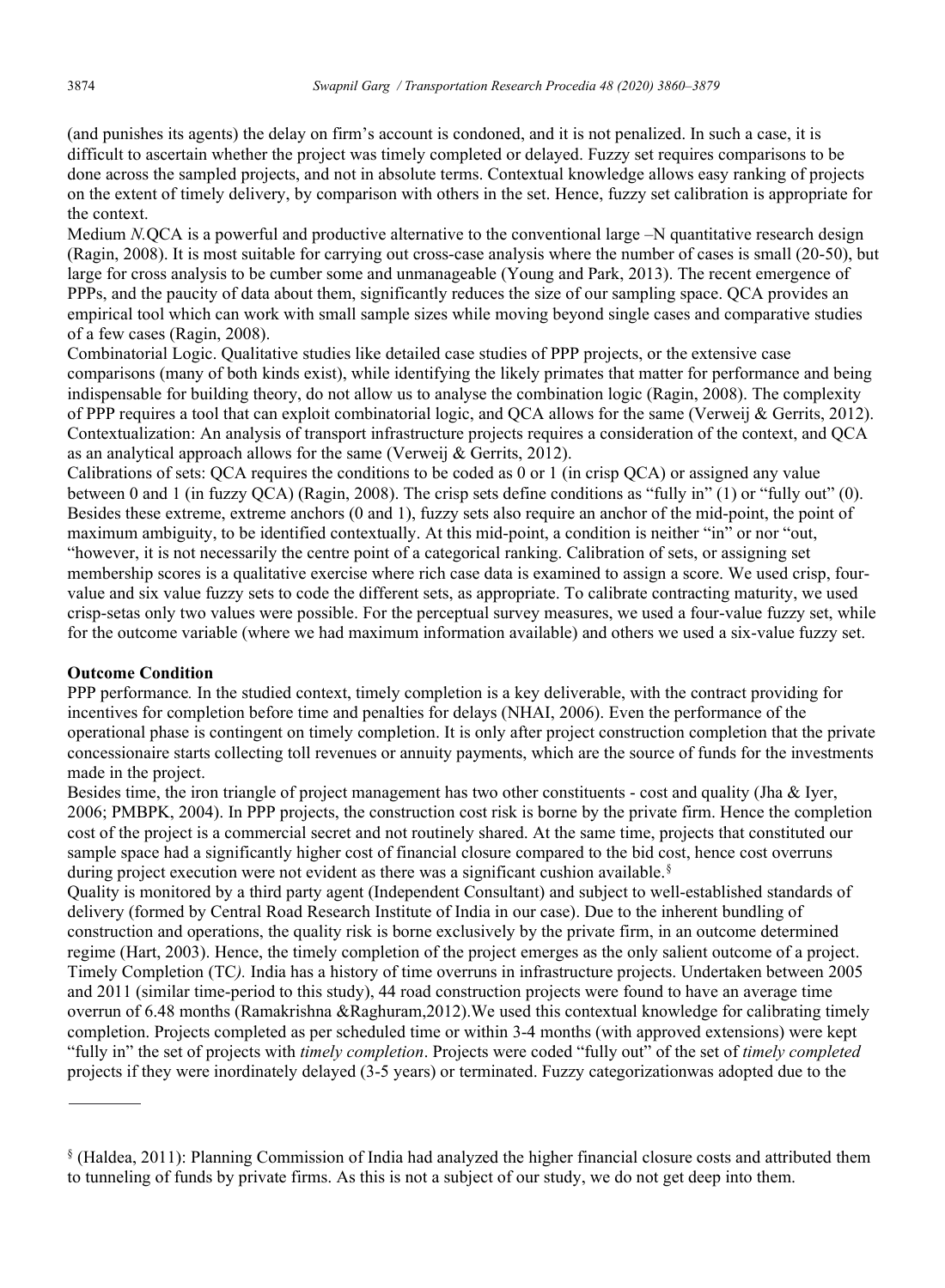high level of ambiguity in attributing delays. Projects were coded "more in" the set of *timely completed* projects if there was clear evidence of external reasons for the delay, such as land not being provided in time, or law and order issues. In contrast, if there was evidence of project delays due to reasons attributable to the firm failures or project dynamics, we coded them "less in" the set of *timely completed* projects. The crossover point was kept at projects that got reasonably completed in time.

Cost Compliance (CC*).*For the sake of completeness, we also model the project's *cost compliance*, where available. Projects that provided significant evidence of cost overruns, evident from the requirement of higher debt funds, refinancing of projects for cost overruns, or clear evidence of excessive costs incurred, were kept partially or fully out of the set of projects that witnessed *cost compliance*. In contrast, projects with evidence of a marginal cost overrun were kept fully/partially in the set of projects demonstrating cost compliance. Where the actual cost of construction was not explicitly mentioned, the cost of financial closure was considered, and the project kept at the cross over point, as there was maximum ambiguity about its true cost compliance. Hence, almost 50% of the projects in the sample had a score of 0.5. The paucity of space restricts us from presenting and discussing these findings.

# **RESULTS AND DISCUSSIONS**

Before analyzing for the sufficiency configurational recipes, we tested for the necessity of the conditions. We found none of the conditions to be necessary for timely project delivery. That is, as per Table 2B none of the conditions have high consistency or coverage values (above 0.9) for them to be necessary for the project outcome. Moreover, none of the identified conditions emerge as necessary for others, confirming that we are studying the impact of distinctive conditions.

#### **CONCLUSIONS**

This study tracks twenty-nine highway PPP projects in India, in the construction phase in the year 2010, till 2017when they were in their operational phase. The casual recipes that led to their timely completion/ failing in timely completion were identified from longitudinal information on the projects. We found asymmetric antecedents of performance, with a few ways leading to the projects timely delivery, and multiple different recipes for failure. Our findings identify a few key aspects about highway PPPs in India, some of which have significant managerial and policy implications. Firstly, we find that whereas extensive bundling has made PPP projects complex, the Indian Highway PPP sector (as of 2010) had not been able to address this complexity. While low complexity led to the timely completionof projects (configuration 1 in Table 4A), high project complexity is a core condition for the project failing to deliver (configurations 1A-1D and 3 in Table 4B). Thiswas confirmed half a decade later when many complex projects failed to deliver, and a rethink of the Indian Highway PPP space was done. The major changes during this rethink were aimed at reducing complexity in PPP project's structure.\*\*Secondly, we consistently find high levels of social interactions not getting associated with good outcomes, through stakeholder connect, flexibility, adaptability, and relational working is getting increasingly argued in the management literature (Configuration 1A, 1B, 1C, and 3A in Table 4A and configurations 1B, 1C, 2, 3, and 6 in Table 4B). In complex and professional work, like highway construction, social interactions have a rightful place. With the recent recognition of the dark side of trust in inter-organizational relationships (Poppo, Zhou, & Ryu, 2008; Skinner, Dietz, & Weibel, 2014), this study adds to this stream of literature. Thirdly, across the different configurations, we find concessionaire's experience to be negatively associated with social interactions. Though this may appear counterintuitive, during field observations we found that larger construction firms (with more experience) tend to build rigid processes and procedures, such that they have problems in negotiating low land availability, which is not contractually a part of their responsibilities. They tend to pursue legal and contractual modes to secure land, which delays the project. Fourthly, land availability has consistently emerged as a core condition, lending support to the Indian policy makers recognizing it to impede highway construction projects and their repeated attempts at addressing this issue. Our findings, however, identify that projects timely completion is also possible even if land availability is low. In conditions of low project complexity and high social interactions in the old contracting environment, even low land availability projects achieved timely completion. Together, these findings indicate the crowding of trust and social relationships in a mature contracting environment (Lumineau, 2017).We find high (low)

<sup>\*\*</sup> http://www.thehindubusinessline.com/opinion/columns/slate/what-is-ham-in-india/article9773587.ece http://www.careratings.com/upload/NewsFiles/SplAnalysis/Hybrid%20Annuity.pdf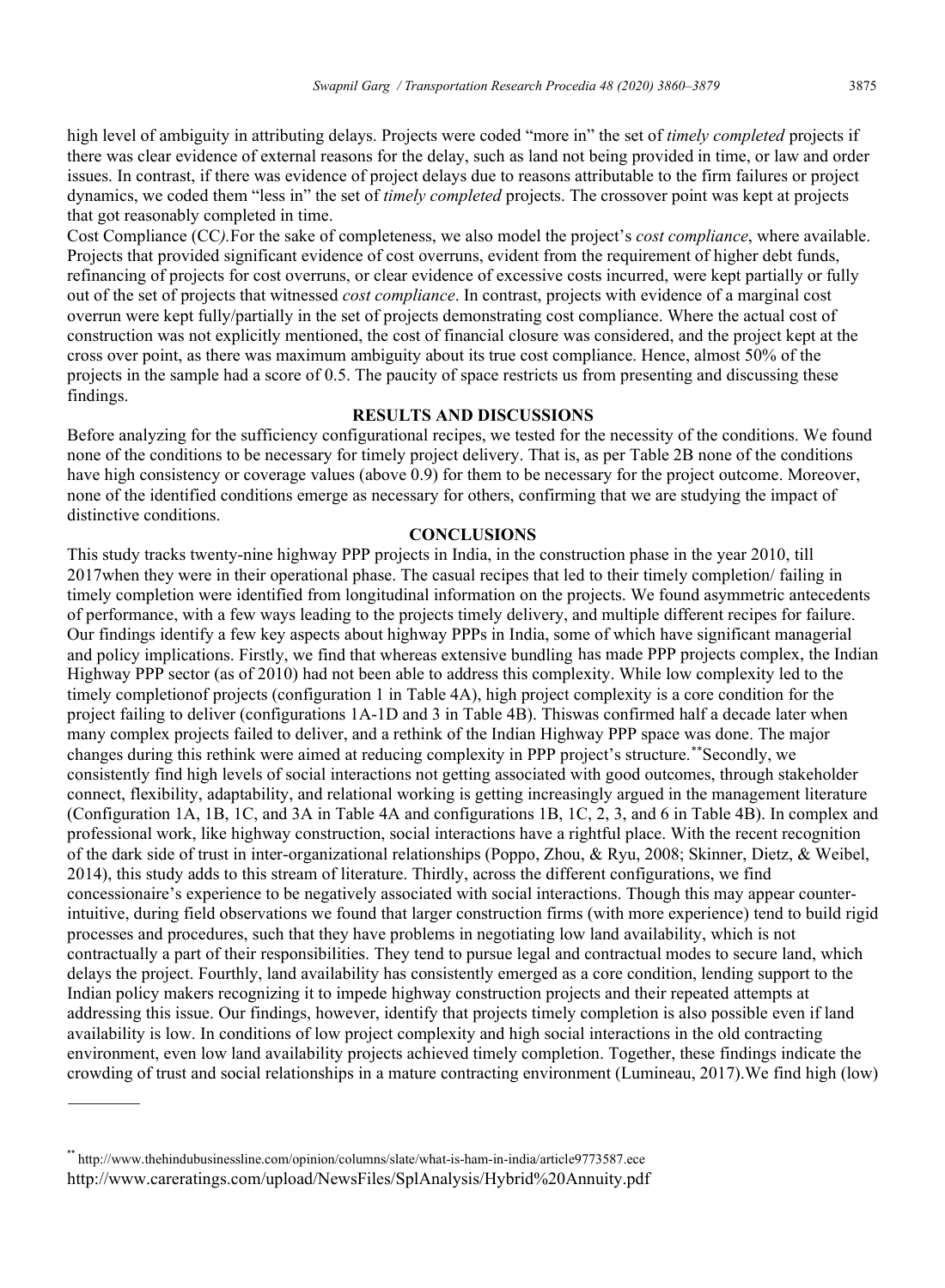social interactions to be associated with positive outcomes in the old(new) contracting environment (configurations 1B, 2, and 3A in Table 4A), and while high(low) social interactions in the new(old) contracting environment associating with negative outcomes (configurations 1B, 2, and 4 in Table 4B).

Contributions: The study makes numerous theoretical and empirical contributions. Firstly, it contributes to the performance management literature. Repeatedly, reviews of PPP literature have identified the need for empirical studies focusing on PPP studies (e.g., Roehrich, Lewis, & George, 2014).Contributing to the PPP literature, this study builds on the empirical observations by Hwang, Zhao, & Gay (2013). While studying PPP projects in Singapore, they had identified asymmetrical nature of CSFs. In a survey, 48 practitioners were asked to rate seven positive, and seven negative CSFs on a Likert scale and the data analysed using mean scoring. Herein, the positive and negative factors included in the survey were different. Hencethe asymmetry found could have been on account of the survey design. In contrast, using QCA,we study the impact of the same factors on both positive and negative project outcomes. Hence, the identification of asymmetrical behaviour in this study is more robust. Our findings of asymmetrical performance echo with those of Fiss(2011), who found the same in high technology firms and Andrews, Beynon, & Dermott (2015), who found asymmetrical structural antecedents of organizational capabilities in UK's public sector organizations.Hence, the study contributes by extending the logic of a symmetricity of performance antecedents to PPPs. Hence, using fsQCA, we contribute to mid-range theories (Fiss, 2011). Verweij & Gerrits (2012) had argued that while QCA is most suitable for studying transport infrastructure project, one of the keyshortcomings of the approach is the ability to incorporate time dynamics in the analysis. Addressing this concern, in this study the outcome conditions are captured at a later stage than the predictor conditions. Hence, with the limits of causal complexity, we claim that our results can be interpretedas causal conditions, rather than simple associations.

Empirically contributing to the PPP literature, this is the second study (the other study is Verweij (2015) that employs QCA, an emerging analytical approach (Fiss, 2011), with projects as the level of analysis.<sup>††</sup>The study by Verweij (2015) carries out comparative case analysis of 27 road projects in the Netherlands. The two alternate management approaches - internal project management approach and stakeholder approach- were compared to identify the conditions under which PPPs provide the higher perceptual satisfaction of managers. Close publicprivate interactions and stakeholder connection were found to be a necessary condition. In contrast, this study carries out longitudinal analysis of PPP projects, an important aspect considering their long-term nature (Verweij & Gerrits, 2012). Further, we find contextual moderators to the value of close public-private interactions in PPP. Hence, though not being the first study on PPPs using QCA, it is the first study using longitudinal data in an emerging economy context.

Limitations and Future Directions: In this study, the outcome of interest was successful project commissioning (timely completion). Recognizing, that PPPs involve extensive bundling of activities (construction and operation) (Hart, 2003), our outcome variable only captures the outcome of the construction phase. Hence it does not provide a complete perspective on PPP performance. A study including operational level outcome and the casual predictive configurations leading to themis proposed as an agenda for future study.

As indicated earlier, this study was motivated by Fiss (2011), wherein the Miles and Snow typology of firms was tested using fsQCA in a sample of high-technology firms. However, we do not have the luxury of a recognized topology for PPP projects. Hence, extending the arguments made by Fiss (2011), the next possible step for this study is to develop a theoretically rooted, but empirically validated typology of PPPs. Such a typology would go a long way in integrating the dispersed PPP literature, and deepen our understanding of PPPs, a phenomenon about which we still know so little despite a flood of scholarship (Hodge and Greve, 2007; Caldwell, Roerich, & George, 2017).

<sup>††</sup>We identified a few other articles studying PPPs using QCA, but these held very different foci. The studies by Eicher (2016) and Krumms (2016) use QCA to examines reasons behind the choice of PPPs and contrast them with other options for infrastructure delivery. Liyanage & Villalba-Romero (2015) use mvQCA to study four European PPP transport projects to emphasize the need for measuring PPP performance from different perspectives. The study by Kort, Verweij, & Klijn (2016) uses a survey for 50 managers to argue that organizational forms and managerial strategies need to coexist to impact outcome, relying on generic views held by PPP managers. The study by Verwiej & Gerrits (2015) is a QCA analysis of the manager's responses to unplanned events that occurred in a single large infrastructure project.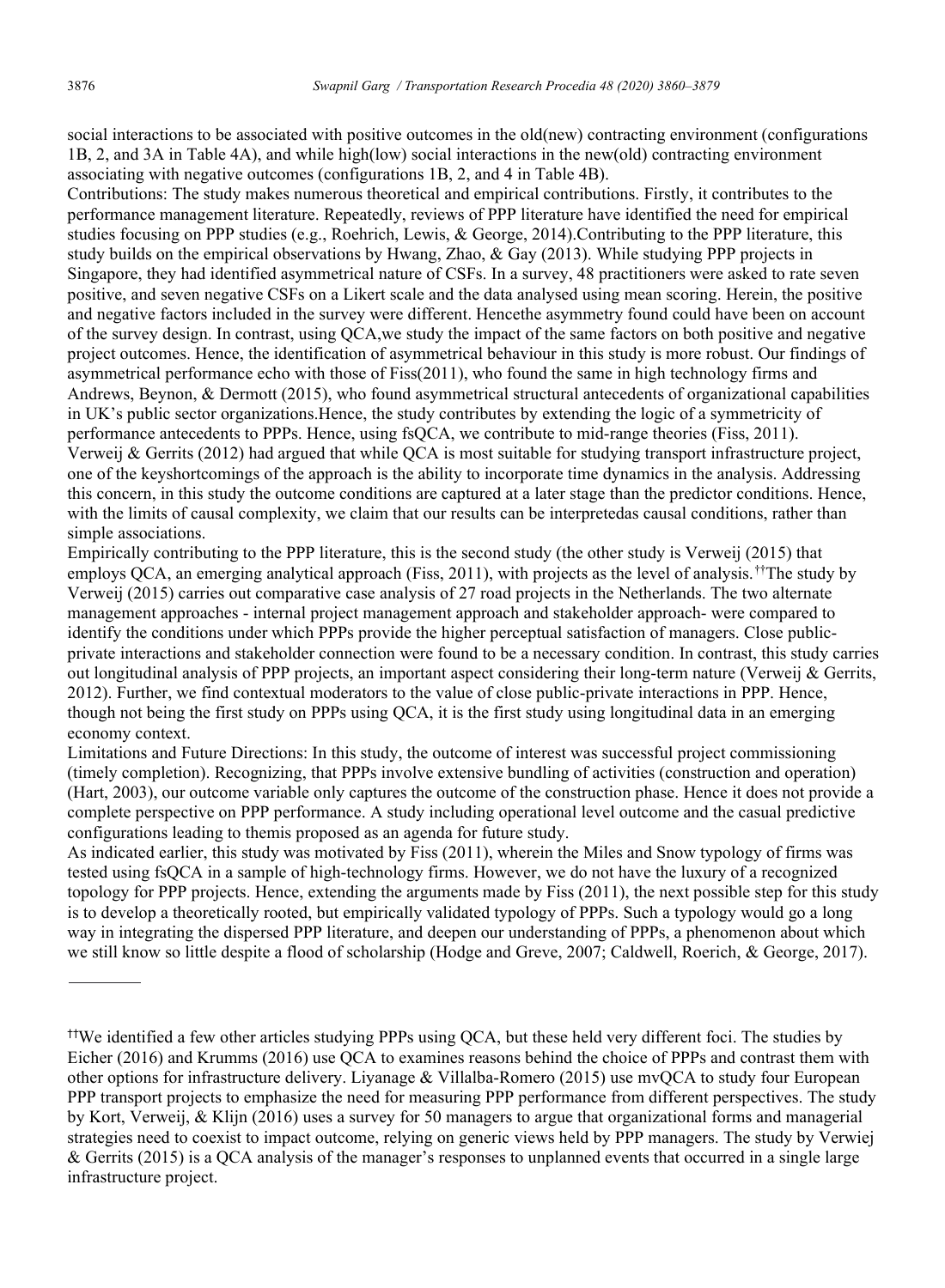This would be a valuable contribution to mid-range theories as indicated by Fiss (2011).

#### **References**

Alchian, A. A., & Demsetz, H. (1973). "The Property Right Paradigm."*The Journal of Economic History.* 33(1): 16-27.

- Andrews, R., Beynon, M. J., & McDermott, A. M. (2016). Organizational Capability in the Public Sector: A Configurational Approach. *Journal of Public Administration Research and Theory*, *26*(2), 239–258. https://doi.org/10.1093/jopart/muv005.
- Arrow, K. J. (1960). Decision Theory and the Choice of a Level of. Contributions to probability and statistics: *Essays in honor of Harold Hotelling*, 70. Stanford University Press
- Bandyopadhyay, A., Swaminathan, A. K., & Rohatgi, R. (2008). *Indian Road Construction Industry Capacity Issues, Constraints & Recommendations*. Report No. 46326-IN. World Bank November 2008

Bult-Spiering, M., & Dewulf, G. (2006). *Strategic Issues in the Public-Private-Partnership: An International Perspective*, Blackwell, Oxford.

- Caldwell, N. D., Roehrich, J. K., & George, G. (2017). Social Value Creation and Relational Coordination in Public-Private Collaborations. *Journal of Management Studies*, *54*(6), 906–928. https://doi.org/10.1111/joms.12268
- Cao, Z., & Lumineau, F. (2015). Revisiting the interplay between contractual and relational governance: A qualitative and meta-analytic investigation.*Journal of Operations Management*, *33*–*34*, 15–42. https://doi.org/10.1016/J.JOM.2014.09.009
- Cooper, B. & Glaesser, J. 2011. Paradoxes and pitfalls in using Fuzzy Set QCA: Illustrations from a critical review of a study of educational inequality. *Sociological Research Online*16:8. http://www.socresonline.org.uk/16/3/8.html
- y reform and expressways in Indonesia. *Regulation and Governance*, 4(4), 465–484. https://doi.org/10.1111/j.1748-5991.2010.01092.x
- Edelenbos, J., & Klijn, E. H. (2009). Project versus process management in public-private partnership: Relation between management style and outcomes. *International Public Management Journal*, *12*(3), 310–331. https://doi.org/10.1080/10967490903094350
- Eicher, B. (2016). Selection of asset investment models by hospitals: anexamination of influencing factors, using Switzerland as an example. *The International journal of health planning and management*, *31*(4), 554-579.
- European Commission (2004) The EPEC PPP Guide. http://www.eib.org/epec/g2g/ Retrieved 30th September'2015
- Fiss, P., 2011. Building better causal theories: A fuzzy set approach to typologies in organization research.*Academy of Management Journal*54:393– 420.
- Garg, S., (2012). *Working the PPP!Coordination in public-private partnerships*. Doctoral Dissertation. University of Florida.
- Garg, S., & Garg, S. (2017). Rethinking Public-private Partnerships: An Unbundling Approach. *Transportation Research Procedia*, *25*, 3793-3811.
- Greckhamer, T. (2011). Cross-cultural differences in compensation level and inequality across occupations: A set-theoretic analysis. *Organization Studies*32:85–115.
- Grimsey, D., & Lewis, M. K. (2002). Evaluating the risks of public private partnerships for infrastructure projects. *International Journal of Project Management*, *20*(2), 107–118. https://doi.org/10.1016/S0263-7863(00)00040-5
- Haldea, G. (2011). Infrastructure at Crossroads: The Challenges of Governance. *Gajendrahaldea.in*. Retrieved from http://gajendrahaldea.in/pdf/Infrastructure-at-Crossroads-flyer.pdf
- Hart, O. (2003). Incomplete contracts and public ownership: Remarks, and an application to public-private partnerships. *The Economic Journal*, 113, C69–C76. doi:10.1111/1468-0297.00119
- Hodge, G., & C Greve. (2016). Private Finance. *The Oxford Handbook of Undefined Megaproject*.
- Hodge, G. A., & Greve, C. (2007). Public–private partnerships: an international performance review. *Public administration review*, *67*(3), 545- 558.
- Hodge, G., & Greve, C. (2010). Public-Private Partnerships: Governance Scheme or Language Game? *Australian Journal of Public Administration*, *69*(s1), S8–S22. https://doi.org/10.1111/j.1467-8500.2009.00659.x
- Hodge, G., Greve, C., & Boardman, A. (2010). *International Handbook on Public-Private Partnerships*. Cheltenham, UK and Northampton, MA, USA. https://doi.org/10.4337/9781849804691
- Hwang, B. G., Zhao, X., & Gay, M. J. S. (2013). Public-private partnership projects in Singapore: Factors, critical risks and preferred risk allocation from the perspective of contractors. *International Journal of Project* from the perspective of contractors. *International Journal of Project Management*, *31*(3), 424–433. https://doi.org/10.1016/j.ijproman.2012.08.003
- India Infrastructure Research (2010) *Road Development of India Vol I & II.* Indian Infrastructure Publishing.
- Iyer, K. C., & Jha, K. N. (2005). Factors affecting cost performance: Evidence from Indian construction projects. *International Journal of Project Management*, *23*(4), 283–295. https://doi.org/10.1016/j.ijproman.2004.10.003
- Jha, K. N., & Iyer, K. C. (2006). Critical Factors Affecting Schedule Performance: Evidence from Indian Constrcution Projects. *Journal of Construction Engineering and Management*, *132*(August), 871–881. https://doi.org/10.1061/(ASCE)0733-9364(2006)132
- Jha, K. N., & Iyer, K. C. (2007). Commitment, coordination, competence and the iron triangle. *International Journal of Project Management*, *25*(5), 527–540. https://doi.org/10.1016/j.ijproman.2006.11.009
- Jones, R., & Noble, G. (2008). Managing the implementation of public-private partnerships.*Public Money and Management*, *28*(2), 109–114. https://doi.org/10.1111/j.1467-9302.2008.00629.x
- Kivleniece, I., & Quelin, B. V. (2012). Creating and capturing value in public-private ties: A private actor's perspective. *Academy of Management Review*, *37*(2), 272-299.
- Klijn G. R., Teisman, E. H. (2003). Institutional and strategic barriers to public-private partnerships: an analysis of the Dutch case. *Public Money & Management*, *23*(3), 137–146.
- Klijn, E. H. (2007). Managing complexity: achieving the impossible? Management between complexity and stability: a network perspective. *Critical policy analysis*, *1*(3), 252-277.
- Klijn, E. H., & Koppenjan, J. (2016). The impact of contract characteristics on the performance of Private public partnerships (PPPs). *Public Money and Management*, *36*(6), 455–462. https://doi.org/10.1080/09540962.2016.1206756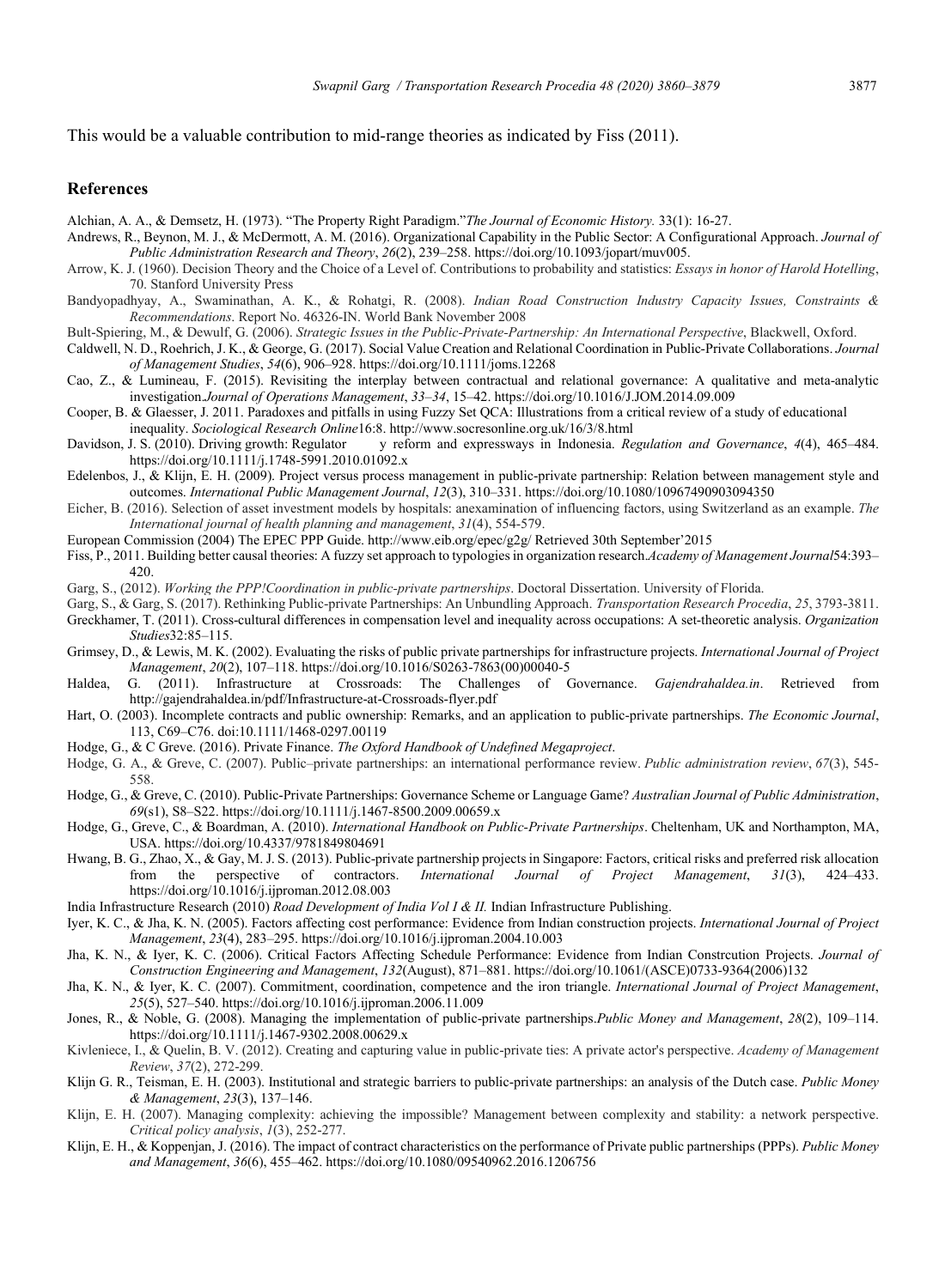- Klijn, E. H., Edelenbos, J., Kort, M., & van Twist, M. (2008). Facing management choices: an analysis of managerial choices in 18 complex environmental public—private partnership projects. *International Review of Administrative Sciences*, 74(2), 251-282.
- Koppenjan, J. F., & Enserink, B. (2009). Public–private partnerships in urban infrastructures: reconciling private sector participation and sustainability. *Public Administration Review*, *69*(2), 284-296.
- Koppenjan, J., Veeneman, W., Van Der Voort, H., Ten Heuvelhof, E., & Leijten, M. (2011). Competing management approaches in large engineering projects: The Dutch RandstadRail project. *International Journal of Project Management 29(6).* 740–750. https://doi.org/10.1016/j.ijproman.2010.07.003
- Koppenjan, J.M.F. and Klijn, E.H. (2004) *Managing uncertainties in networks: A network approach to problem solving and decision-making*, London: Routledge.
- Koppenjan. J.F.M. (2005). The Formation Of Public-Private Partnerships: Lessons from nine Public-Private, The Formation of Projects, Transport Infrastructure Projects in the Netherlands. *Public Administration*, *83*(1), 135–157.
- Kort, I. M., Verweij, S., & Klijn, E. H. (2016). In search for effective public-private partnerships: An assessment of the impact of organizational form and managerial strategies in urban regeneration partnerships using fsQCA. *Environment and Planning C: Government and Policy*, *34*(5), 777–794. https://doi.org/10.1177/0263774X15614674
- Kort, M. (2008). *Facing Management Choices*, 1–35.
- Kort, M., & Klijn, E. H. (2011). Public–private partnerships in urban regeneration projects: organizational form or managerial capacity?. *Public Administration Review*, *71*(4), 618-626.
- Kort, M., & Klijn, E. H. (2013). Public-Private Partnerships in Urban Regeneration: Democratic Legitimacy and its Relation with Performance and Trust. *Local Government Studies*, *39*(1), 89–106. https://doi.org/10.1080/03003930.2012.683864
- Krumm, T. (2016). *The Politics of Public–Private Partnerships in Western Europe: Comparative Perspectives*. Edward Elgar Publishing.
- Kwak, Y. H., Chih, Y., & Ibbs, C. W. (2009). Towards a Comprehensive Understanding of Public Private Partnerships for Infrastructure Development. *California Management Review*, *51*(2), 51–78. https://doi.org/10.2307/41166480
- Liu, J., Love, P. E. D., Smith, J., Regan, M., & Davis, P. R. (2015). Life Cycle Critical Success Factors for Public-Private Partnership Infrastructure Projects. *Journal of Management in Engineering*, *31*(5), 4014073. https://doi.org/10.1061/(ASCE)ME.1943-5479.0000307
- Livemint. (2015). *Land acquisition issues delay road construction*. Retrieved January 9, 2018, from
- http://www.livemint.com/Politics/UXw8fcfVQ3m0yftQ8de9kM/Land-acquisition-issues-delay-road-construction.html (2017). Strategy to revitalize PPPs in India Livemint. Retrieved January 9, Livemint. (2017). *Strategy to revitalize PPPs in India - Livemint.* Retrieved January 9, 2018, from http://www.livemint.com/Opinion/0Wdk3xa6JG1iOpjg9BuVCL/Strategy-to-revitalize-PPPs-in-India.html
- Liyanage, C., & Villalba-Romero, F. (2015). Measuring Success of PPP Transport Projects: A Cross-Case Analysis of Toll Roads.*Transport Reviews*, *35*(2), 140–161. https://doi.org/10.1080/01441647.2014.994583
- Lumineau, F. (2017). How contracts influence trust and distrust. *Journal of Management*, *43*(5), 1553-1577.
- Mahalingam, A., Devkar, G. A., & Kalidindi, S. N. (2011). A comparative analysis of public-private partnership (PPP) coordination agencies in India: What works and what doesn't. *Public works Management & Policy*, 16(4), 341-372.
- Marques, R., & Berg, S. (2009). Public-Private Partnership Contracts: A Tale of Two Cities. *Water*, (2001), 1–27.
- Marx, A. (2010). Crisp-set qualitative comparative analysis (csQCA) and model specification: Benchmarks for future csQCA applications. *International Journal of Multiple Research Approaches,* 4: 138–158
- Mistarihi, A., Hutchings, K., & Shacklock, A. (2013). Differing Opinions Do Not Spoil Friendships: Managing Public–Private Partnership (PPP) Infrastructure Projects In Jordan. *Public Administration and Development*, *33*(5), 371-388.
- NHAI. (2006). *Model Concession Agreement*, National Highways Authority of India Ministry of shipping, Road Transport and Highways, India Source: www.nhai.org
- Osei-Kyei, R., & Chan, A. P. C. (2015). Review of studies on the critical success factors for public-private partnership (PPP) projects from 1990 to 2013. *International Journal of Project Management*, *33*(6), 1335–1346. https://doi.org/10.1016/j.ijproman.2015.02.008
- Pache, A.-C., & Santos, F. (2013). Inside the Hybrid Organization: Selective Coupling as a Response to Competing Institutional Logics. *Academy of Management Journal*, *56*(4), 972–1001. https://doi.org/10.5465/amj.2011.0405
- Poppo, L., Zhou, K. Z., & Ryu, S. (2008). Alternative origins to interorganizational trust: An interdependence perspective on the shadow of the past and the shadow of the future. *Organization Science*, 19(1), 39-55.
- PPIAF (2016) *THE STATE OF PPPs: Infrastructure Public-Private Partnerships in Emerging Markets & Developing Economies* 1991-2015. The World Bank Group, (June), 1–36. https://ppiaf.org/documents/3551/download
- Project Management Institute. (2004). *A guide to the project management body of knowledge (PMBOK® guide* (3rd Ed.). Newtown Square, PA: Project Management Institute, Inc.
- Raghuram & Udayakumar, (2016) GMR KUAEL: The Longest Road PPP *Indian Institute of Management, Ahmedabad Case Collection*, IIMA/CIPR 0026
- Ragin, C. C. (2000). *Fuzzy-set social science*. Chicago, IL: University of Chicago Press.
- Ragin, C. C. (2008). *Redesigning social inquiry: Fuzzy sets and beyond* (Vol. 240). Chicago: University of Chicago Press.
- Ragin, C. C., & Davey, S., (2017). *fs/QCA [Computer Programme]*, Version 3.0. Irvine, CA: University of California
- Ragin, C.C. (1987). *The comparative method: Moving beyond qualitative and quantitative strategies*. Berkeley, CA: University of California Press.
- Ragin, C.C. (2005). *From fuzzy sets to crisp truth tables. Compass Working Paper*.
- Ragin, C.C. (2006). Set relations in social research: Evaluating their consistency and coverage. *Political Analysis*14:291–310.
- Ragin, C.C. (2008a). Fuzzy sets: Calibration versus measurement. In *The Oxford Handbook of Political Methodology,* ed. Janet M. Box-Steffens Meier, Henry E. Brady, and David Collier, 174–198. Oxford: Oxford University Press.
- Ragin, C.C.& Fiss.P(2008). Net effects versus configurations: An empirical demonstration. In *Redesigning social inquiry: Fuzzy sets and beyond*, ed. Charles C. Ragin, 190–212. Chicago, IL: University of Chicago Press.
- Ragin, C.C., Strand, C.I, & Rubinson, C.(2008). *User's guide to fuzzy-set/qualitative comparative analysis*. Tucson, AZ: University of Arizona.
- Ramakrishnan, T S., Raghuram, G. (2012). *Evolution of Model Concession Agreement for National Highways in India Evolution of Model Concession Agreement for National Highways in India.*Case Centre of Indian Institute of Management, Ahmedabad*,* (July), 1–37.